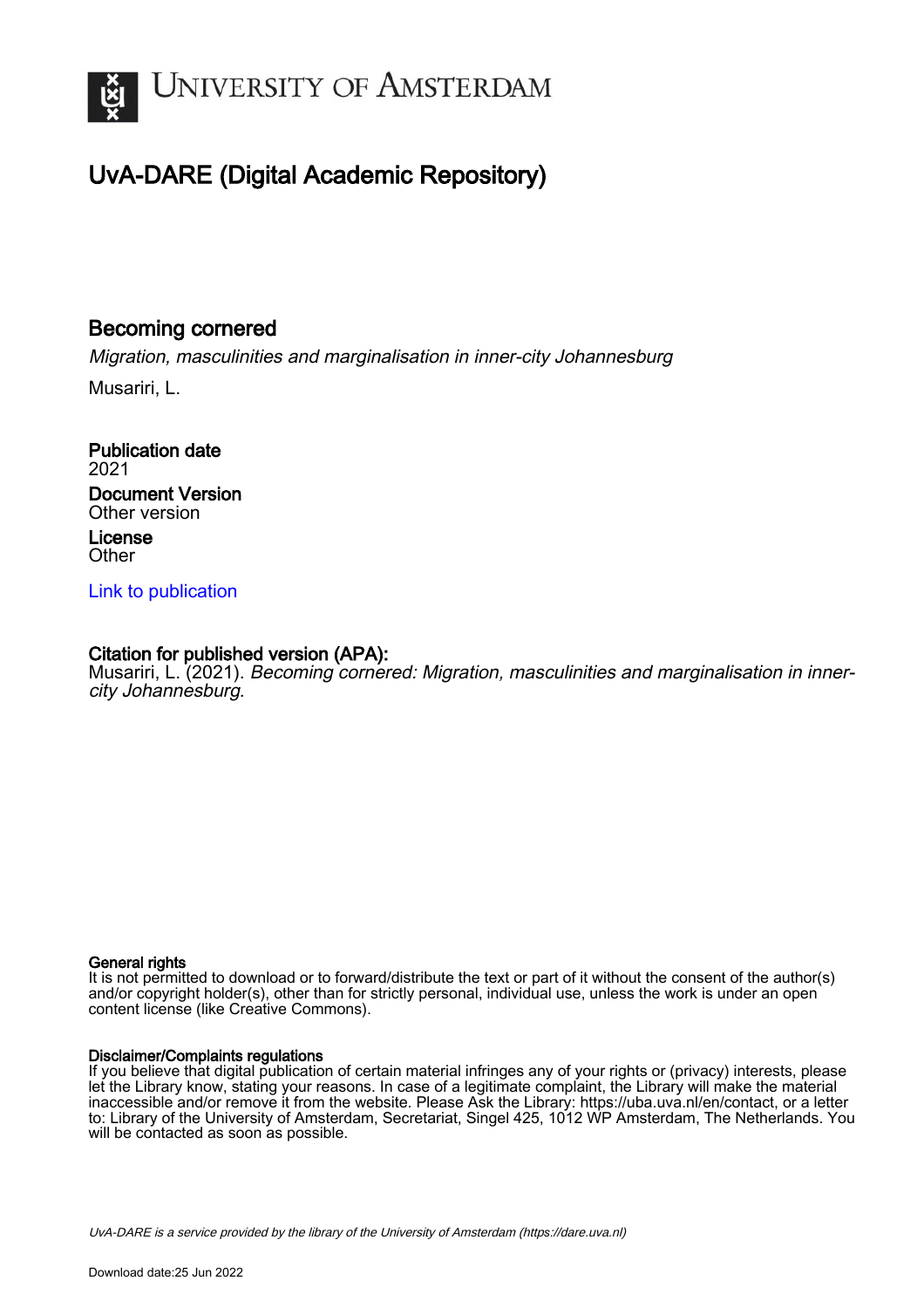# **CHAPTER FOUR**

**'A black man is a cornered man':** unpacking structural violence among migrants in Johannesburg's inner city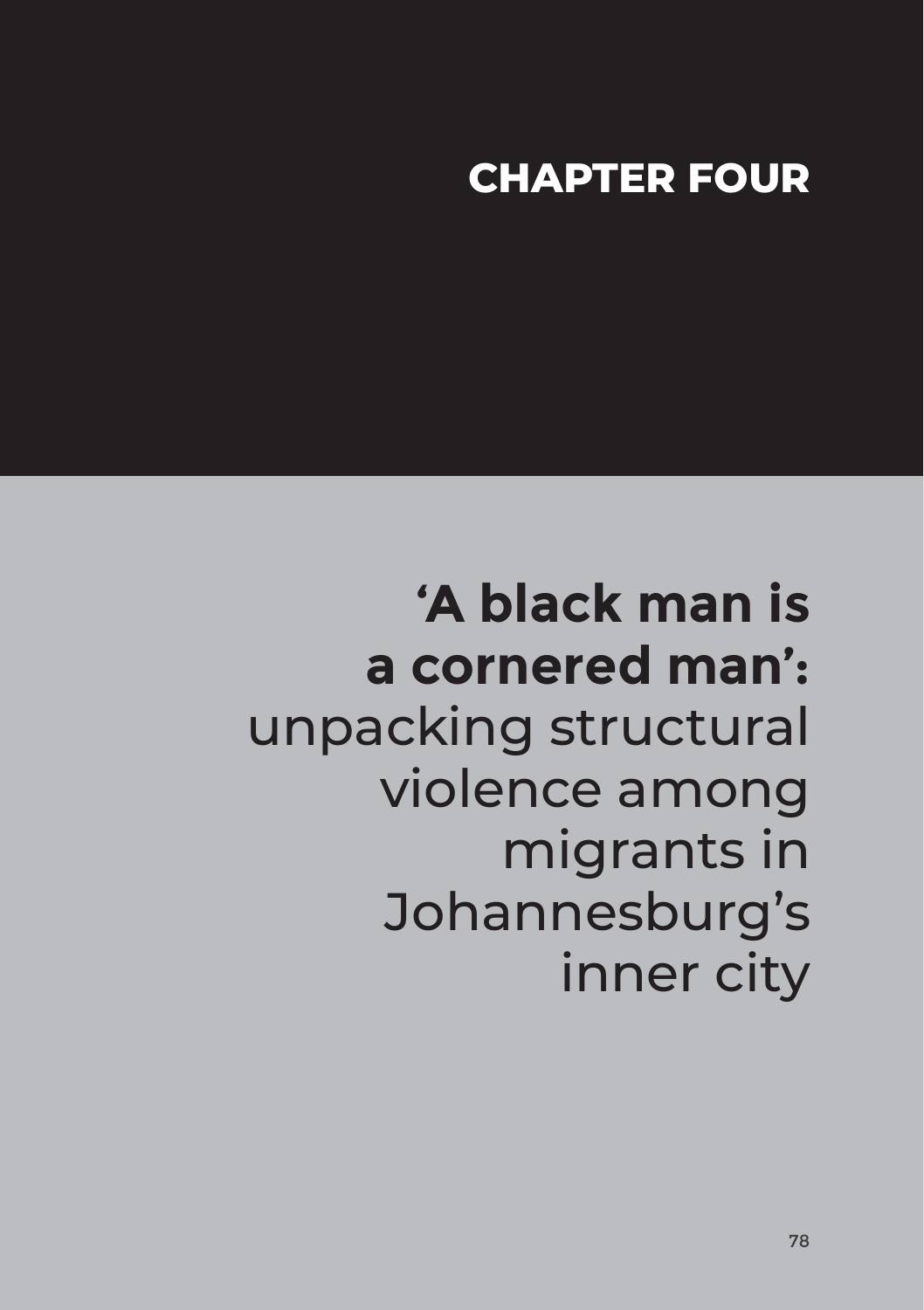# **Finding Uncle Kofi's Corner**

Entering the gates of the church, I am welcomed by a big billboard with two black smiling faces, a man and a woman who I presume to be a couple. Above them are written several things: 'Family Christian Church' stands out most to me. To my right, several cars of different models and makes are parked haphazardly, occupying a small space. Two look like they have not been moved in years, one an old-looking white *kombi* van, with floral curtains at the windows, the other a small blue Peugeot with two wheels missing. I would later learn that the *kombi* was being used as someone's home.

Along the wall is a small pedestrian gate with a big black umbrella, open and flapping in the cool breeze. Right next to the gate, there's an unmissable big orange ice cream machine, inscribed in giant red letters: 'UNCLE KOFI ICE CREAM'. There are four men seated by the stall. One is stitching a woman's shoe. My cousin Tino and I approach and, following brief greetings and an introduction, I begin to tell them about my study. Throughout my fieldwork, I found myself adjusting how I introduced my study, as my research focus and aims shifted in the face of my growing understanding of the context, but also as I learned from people's responses to my 'pitch' that how I framed my research set the scene for the way men in particular reacted to my topic.

It did not take me long to realise that telling prospective participants that I wanted to research men's perpetration of violence against women would not lead to the type of open inquiry I was hoping for. My first week in Johannesburg was marked by a dismal failure to recruit participants. My invitations to participate were often met with a shrug of shoulders, the silent shaking of heads and, at times, outright rejection. Slowly I realised that men did not like to be positioned as defendants while I played judge. One man was sincere enough to tell me: 'Oh, you are one of those who talk women's rights, children's rights, 50/50. Have you ever asked where are the men's rights?' Although I did not agree at all with this statement at that time, and I had a 'perfect' feminist answer that might have knocked him off his self-pitying pedestal, I bit my tongue. The following days saw me reframing my research.

Arriving at Uncle Kofi's Corner that day I tried to entice this group of men to accept me with this new framework in mind. 'I am here to learn about men', I said with a big smile on my face. Unconvinced, one man asked: 'What exactly do you want to know about men?' I went blank, feeling the pressure to improvise. I responded: 'I need to know the challenges men face in Johannesburg as they try to be men'. Eureka! My reply appeared to be well received, with unspoken 'Now you are talking!' appreciative glances and body language from the men gathered. The men visibly relaxed. Some asked for further information while others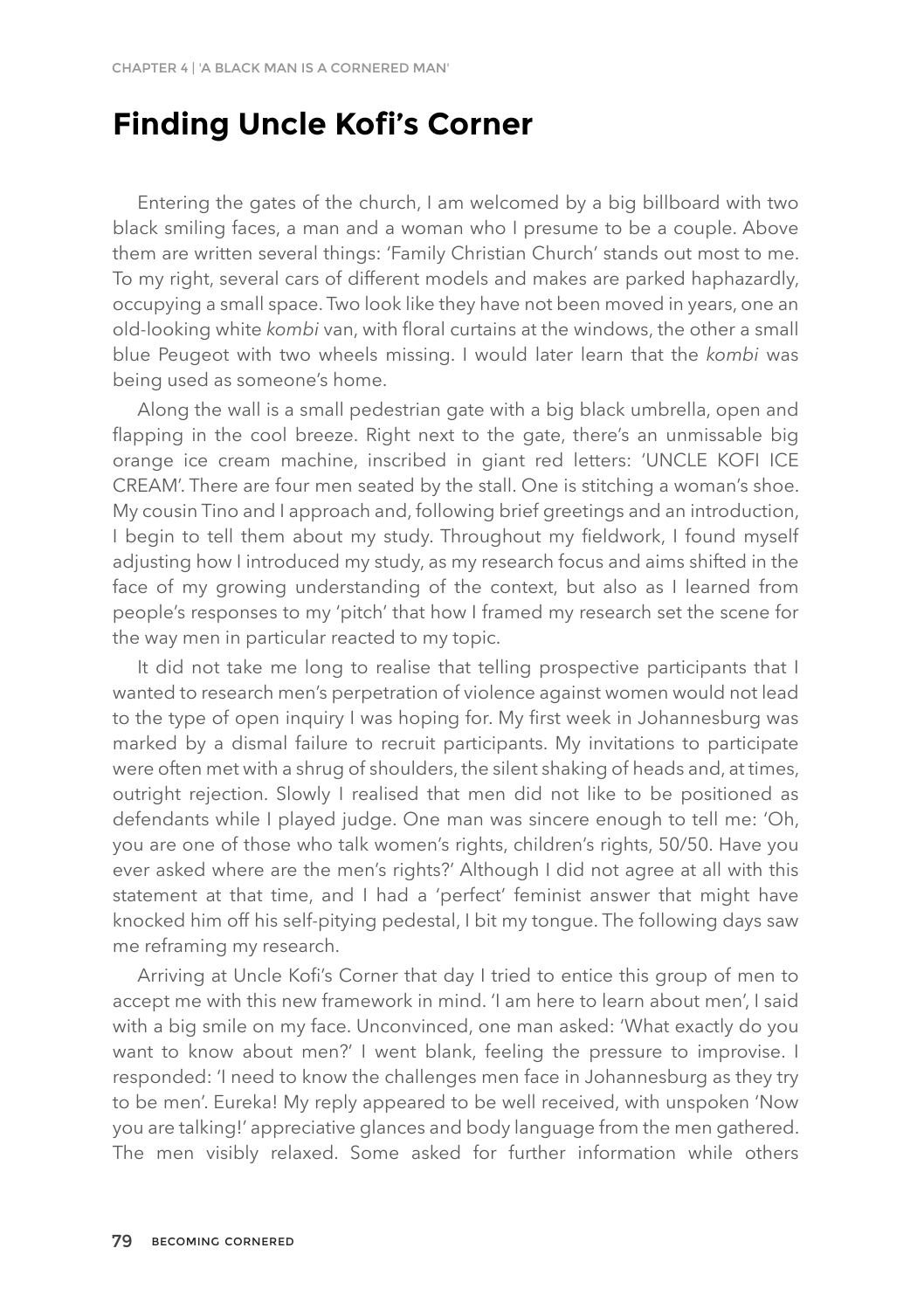remained aloof. Eventually, one man who was sewing a shoe beckoned me to sit down so we could talk. Another man stood up and gave me his chair, and went to sit by the church veranda. Tino was asked to go and get another chair from the church, which he used to sit next to me for a few minutes. Satisfied I was in good (safe) hands, Tino then decided to take leave, reminding me to call him when I was done so he could escort me to the university.

In articulating their challenges as men, participants came up with many descriptions of manhood: responsible man, black man, African man, traditional man, God-fearing man, hustler, real, born again man, modern man, *tsotsi.*" One person could assume many of these descriptions simultaneously, depending on the 'weather of the day', to quote Khulu. Over the course of fieldwork, Khulu gave me five different names in five different African languages that he preferred me to call him. It was only during the last day of my fieldwork that he took my notebook, scribbled down his 'real' name and told me not to tell it to anyone. Like Khulu, several men spoke one or two South African languages in addition to their languages of origin, and they could 'transform' to become other men at any time.

Based on stories from men who frequented Uncle Kofi's Corner, in this chapter I seek to answer the following question: what happens when normative ideas and practices of masculinity encounter corner spaces that limit their expression or realisation? I particularly examine how migrant men understand their marginalisation in relation to their ideas and practices of masculinity. Contrary to studies that argue that men with limited options turn to violence to assert themselves, so as to align with hegemonic masculinities, the men in this study did not view hegemonic masculinity as fixed. Failure to live up to hegemonic standards led my interlocutors to redefine masculinities that matched their lived experiences. Through this process of negotiating and reformulating their own standards, which recognised their own varied forms of capital, they drew from the dominant tropes of masculinities.

At other times, or simultaneously, they condemned certain aspects of hegemonic masculinities that undermined their positions as men. In what follows, I present the multiple articulations of masculinities among marginalised men. Attending to this multiplicity allows me to highlight how they contested, negotiated and redefined both ideas and practices of masculinities in relation to their own lived realities. I begin by describing Uncle Kofi's Corner and how it can be understood as a distinct urban space for masculinities. This is followed by three case studies and discussion.

**<sup>14</sup>** 'Tsotsi' is slang word common to most Southern African languages, meaning a person who is a rogue, a mischief maker, a criminal or part of a bad element.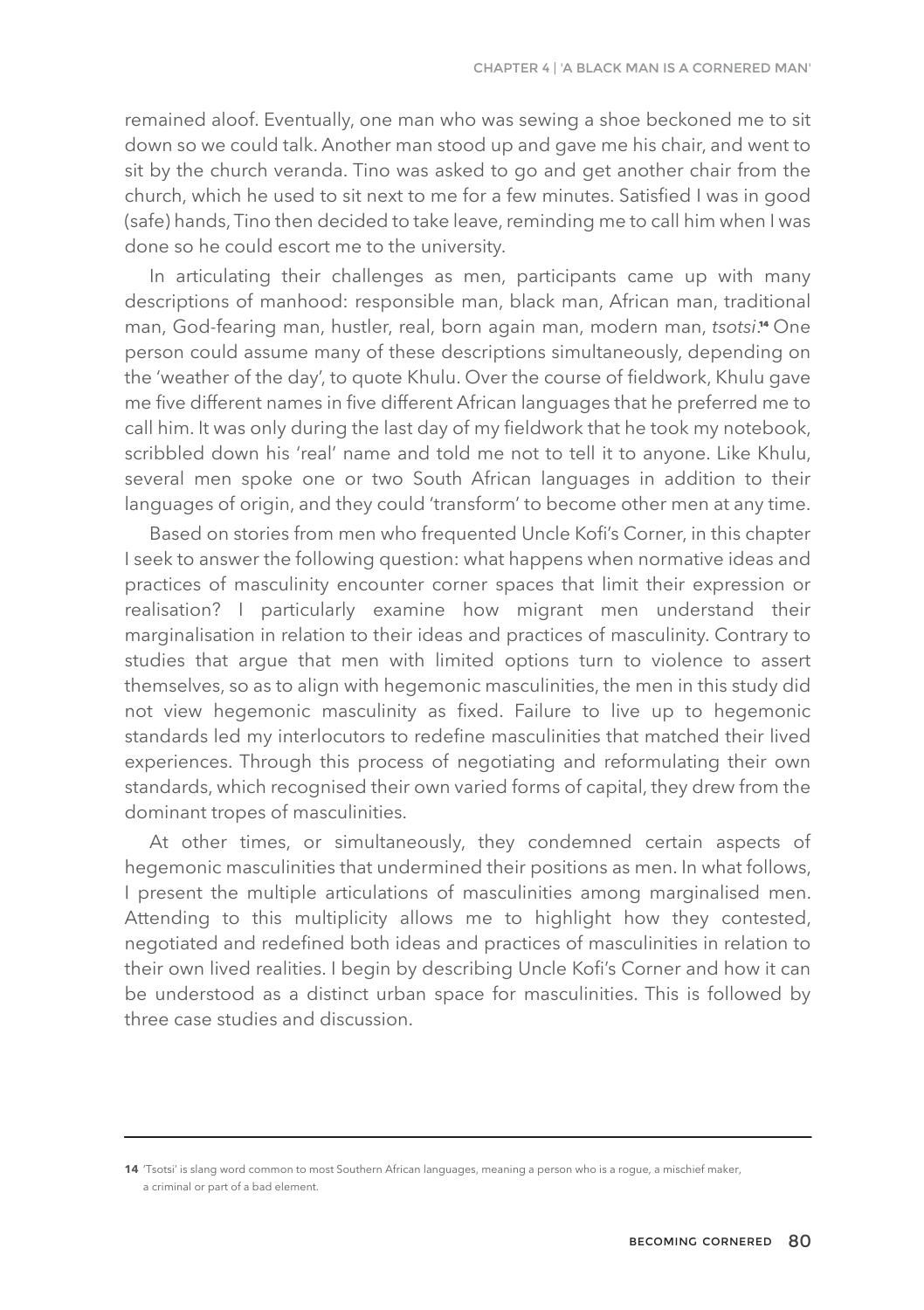## **Introducing Uncle Kofi's Corner**

As mentioned in Chapter 1, I named Uncle Kofi's Corner after Kofi, a Ghanaian shoe maker. In addition to making shoes and running a small *spaza* (convenience) shop, he also sold ice cream, making him quite popular among the school children who flocked every day to this place after school, chanting 'Uncle Kofi, Uncle Kofi'. The ice cream is also popular among men and women who stopped by and chatted as they ate. There were always men sitting in a semi- circle around Uncle Kofi's makeshift stall, which had a small black gate as a counter. The first few times I was there, I thought these men were just sitting around, doing nothing. With time I would l learn that this was not just a 'bunch of men' whiling away time as they 'bird watched', to quote Khulu. This was a place where job opportunities were shared, money exchanged and advice given, always over a plate of shared tood, either *kwasa kwasa* (spicy rice) or pap**15** and *mabhonzo* (bones).

The place was situated on the corner of Mzilikazi and Mandela streets in a predominantly black neighbourhood near the centre of Johannesburg. The neighbourhood had for some time been routinely referred to by mainstream media and scholars as an epicentre of violence and hotspot of crime (Landau 2015). Police patrols and camera surveillance were a constant presence (see also Vigneswaran 2013). In addition to conducting random searches for drugs and firearms, some police officers considered it part of their job to extort money from migrants without papers. Many NGOs were working in the area with the aim of eradicating violence, crime and other social vices.

Migrants congregated in the inner city, avoiding the townships located on the outskirts of Johannesburg where they feared meeting violence at the hands of the South African nationals living there. While townships like Soweto and Alexandra are relatively less expensive, and for this reason might appeal to migrants, they are perceived to be unsafe, especially following spikes in xenophobic violence, such as those recorded in 2008 and 2015. The most recent attacks happened in September 2019, while I was writing this thesis.

Migrants in inner-city Johannesburg have organised their living arrangements and neighbourhoods following national and ethnic networks, forming pockets of affective connections with their compatriots. For example, some of my participants referred to the inner-city neighbourhood of Yeoville as 'Kinshasa' (the capital city of the Democratic Republic of Congo, DRC) because of the many migrants from the DRC who were living there. Similarly, Berea, which borders Yeoville, was known as 'Chitungwiza extension' (after a city in Zimbabwe) because of its many Zimbabwean residents.

**15** 'Pap is a soft porridge made out of corn flour which is staple food in Southern Africa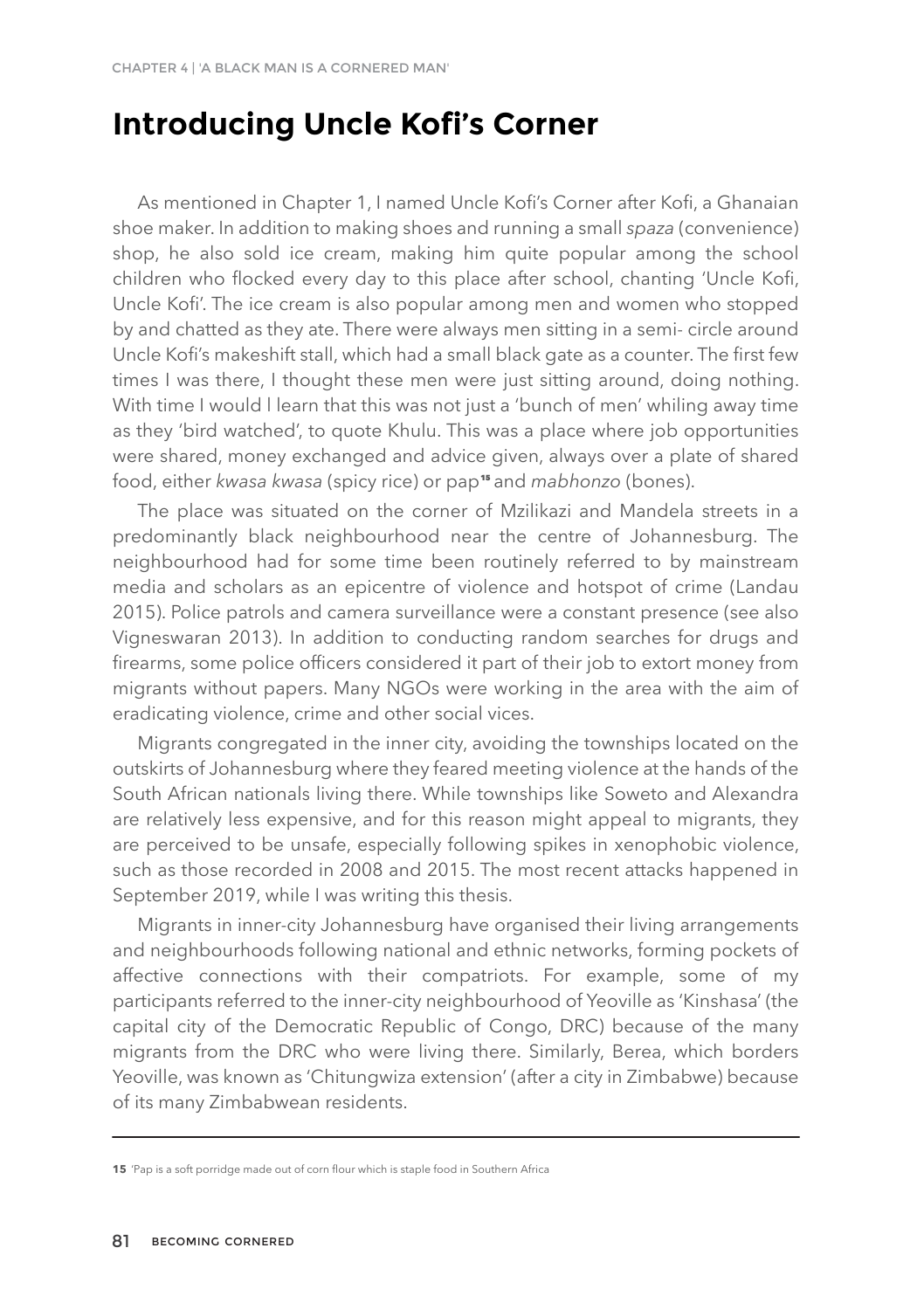# **Using Uncle Kofi's Corner to conceptualise cornered masculinities**

Because Uncle Kofi's Corner attracted mostly migrants and a few South Africans, and far more men than women, I came to think of it as an exclusive social space for men. It is a space born out of migrants' fear of being deported for lack of papers or being attacked for being migrants. Limited in mobility in both physical and economic terms, men found themselves spending time at Uncle Kofi's Corner. There was usually a group of five to ten men hanging around Uncle Kofi. It was a refuge. In the process of hiding out, they also produced a distinct social space of interaction that had localised codes and scripts of behaviour. Uncle Kofi's Corner provided a platform where conventional ideas about masculinity were tested, contested and reconfigured to meet the lived experiences of the men (and women) who hung out there, resulting in an enclaved space for masculinities characterised by creativity, multiplicities and becomings (Mangezvo 2015). Through their economic manoeuvring, they constructed a form of entrepreneurial street masculinity (Matshaka 2009), while also making a concerted effort to distinguish themselves from men whose street masculinities embraced violence or sexual immorality (Musariri and Moyer).

In his analysis of transnational masculinities in Stellenbosch and Cape Town, South Africa, Mangezvo (2015) defines 'enclaved masculinity' as a form of compensatory masculinity that emerges from migrant men's efforts to navigate space, place and exclusion. The result is that men occupy enclaved spaces as part of an effort to regulate their movements; they avoid specific spaces thought of as belonging to the locals while they work to establish a foothold in the city. Mangezvo (2015, 145) draws on Landau and Freemantle's concept of 'tactical cosmopolitanism' to illustrate how men tactically plan their use of public space with the explicit aim of avoiding areas of potential conflict. While the space Mangezvo describes started off as an opportunity for Zimbabwean families to congregate, he notes that over the years it became nearly exclusive to men, though from diverse migrant backgrounds. Through shared language and practices, they also unintentionally constructed the space to be near exclusive to migrant men. In this study I expand on Mangezvo's conceptualisation of enclaved masculinity, combining his observations with the idea of being 'cornered', as articulated by the men I researched. From their perspective, being cornered was the common denominator that brought together all the men who shared their stories with me. Uncle Kofi's Corner had presented some of them with opportunities to deal with or manoeuvre through their cornered positions. However, the corner also provided them with (limited) opportunities to participate in the broader social and economic spaces of Johannesburg. In short, it served as a site of becoming.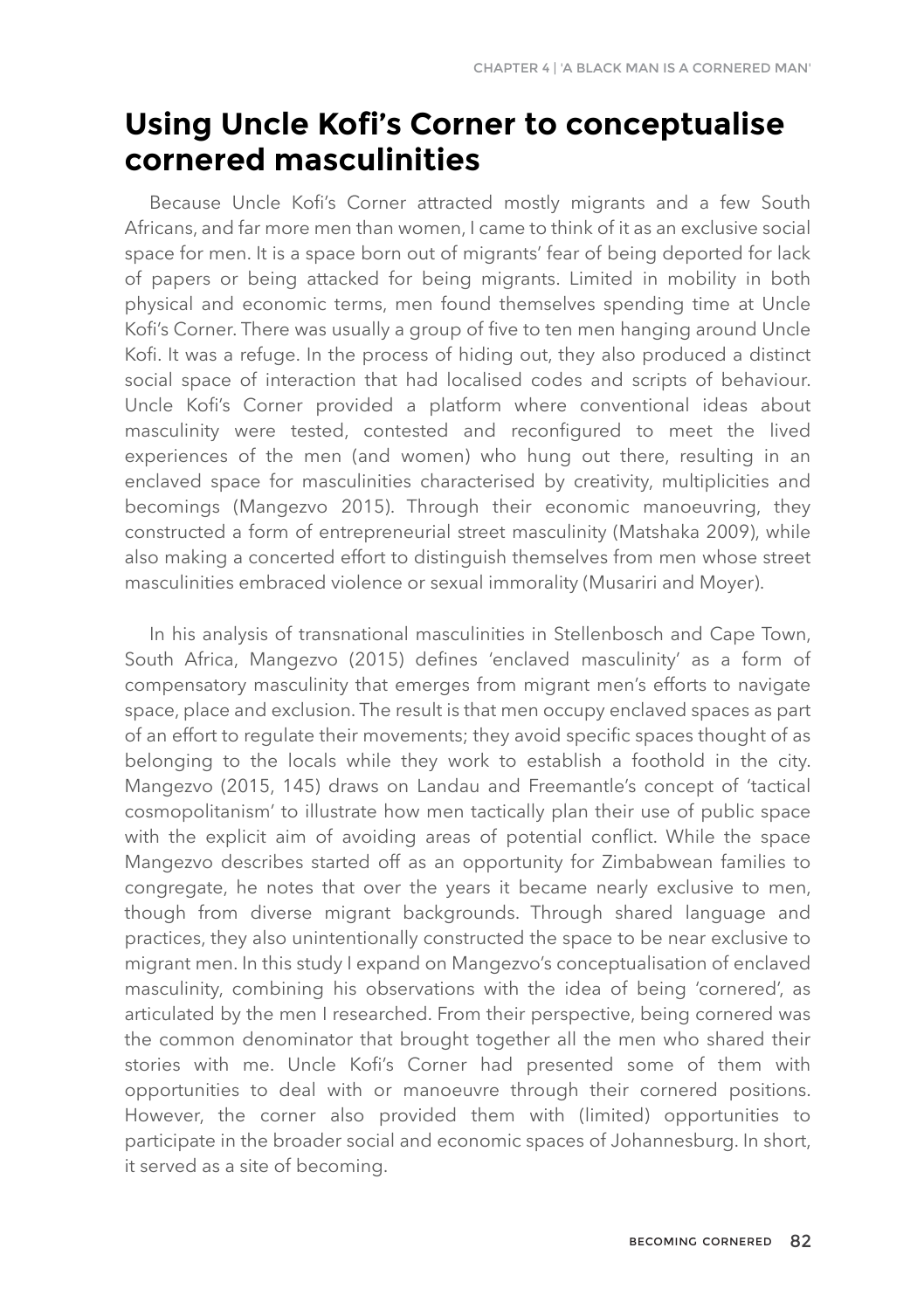### **The corner as a site of becoming**

In their edited volume, *Unfinished*, which offers a framework for applying Deleuze and Guattari's idea of becoming to anthropological research, Biehl and Locke (2017) emphasise the importance of thinking of life in terms of both limits and crossroads. Through my research I came to understand the corner as limiting and symptomatic of structural violence, as well as a place where men bonded. I agree with Biehl and Locke's (2017, 46) assessment that 'symptoms are at times a necessary condition or resource for the afflicted to articulate a new relationship to the world and to others'.

Many study participants who had fled their countries for one reason or another found themselves in South Africa, where they tried to carve out new pathways. It can be argued that the crises that induced them to flee their countries also served as springboards for imagining better futures elsewhere, Johannesburg in this case. In many cases the very survival skills they had learned during crises in their home countries proved invaluable for their continued survival in Johannesburg. Uncle Kofi's Corner, though born of shared and systematic marginalisation, became a space where new relationships were forged, economic ventures pursued and identities redefined.

Likening structural violence to the process of cornering, below, I examine the various factors that can put men in a corner where they have limited options. I further examine how the corner impacts differently positioned men and men's various reactions to such spaces. I am interested in how migrants appropriate the inner city to become a safe place away from South Africans. In what follows, I draw on three extended cases studies. I examine how Fatso made use of someone else's papers to run a business, how Kundai struggled to find his way in the city and marry, and how Kimo ended up being part of a drug-trafficking syndicate.

These cases allow me to further theorise the relationships among migrant masculinities, cornering and possible lines of flight. Arguing for a less totalising theory, I interpret the efforts and manoeuvring of Uncle Kofi and Fatso as incomplete or unfinished moments on the way to becoming (Nyamnjoh 2015; Biehl and Locke 2017). These examples of becoming emerged when the desires of these men collided with seemingly powerful structures and found escape through 'lines of flight' (Biehl and Locke 2017, 54). By highlighting these lines of flight, I seek to show how the men in this study were always striving to move forward with their lives, despite social and legal forces that sought to suppress their momentum and to corner them.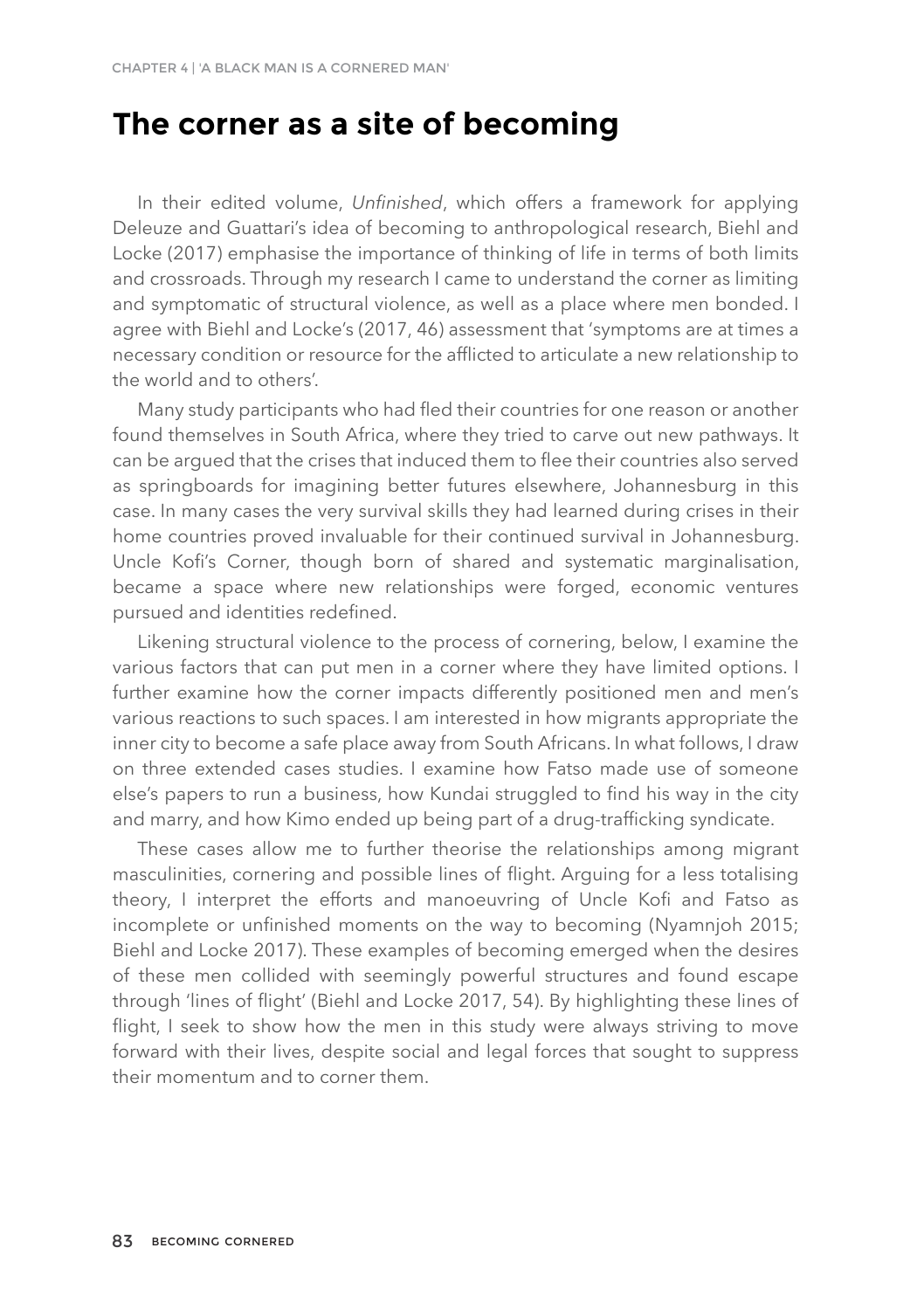# **Case Studies**

#### *Case 1: 'This is what our government has reduced us to'*

In February 2018, towards the end of my fieldwork, I arrived at the corner around 2 in the afternoon. I had not been there for a week so I was surprised to see Fatso, who was supposed to be at work, sitting with Khulu and Kundai. Also present was Nomthi, a South African woman in her early 30s, who was hanging out because the friend with whom she stayed had forgotten to leave the keys when she left for work. Later, she told me that she felt safe sitting at Kofi's while she waited to get back into her house. As I drew closer, Uncle Kofi pointed to the chair next to him, shouting out: 'Your chair is already set here in the shade, Linda. Sit here next to Nomthi because no woman gets scorched in the sun at my shop. 'Especially a Dutch woman', Khulu added, while motioning for me to sit down, making me laugh while feeling welcome. I was not sure if he was being sarcastic or if he was just trying to make a point about my connection with the University of Amsterdam, but I found it hilarious all the same. Many times, he would throw in a phrase in Afrikaans, and I would always remind him that I understood neither Afrikaans nor Dutch. However, I would always commend him for being multilingual.

As I greeted everybody, I grabbed the chair next to Nomthi and quickly joined in their conversation on Fatso's job predicament. More than a month earlier he had excitedly shared with me that he had scored a 'piece job' with a construction company. A piece job is a short- term contract, usually involving jobs such as cleaning, carpentry, painting and the like. It could be a one-day job or, if one is lucky, it might last a few weeks. Most men who came to Kofi's relied on these kinds of jobs, but at times they might go for a full month without getting a piece job. For a few months' prior to landing this one, Fatso had been struggling to pay his rent. To get the job, he had to mobilise a few men who would work together as a team and present himself as the head of a small-scale company. He later told me that he was using the company of his friend since he did not have papers. Without legal papers, it is difficult to get a job, unless it is within the informal sector or work in small shops where workers are paid without tax; such salaries are minimal, or 'peanuts' in the words of my participants. Fatso was so excited to get this piece job that he had invited me to take a video of him and his men at work, to help 'tell his story in Europe'. Now Fatso was explaining that he had only worked for three days before the work had been put on hold to await the purchase of more raw materials. More than a month had passed, without the employer calling them back to work. Khulu teased him that he just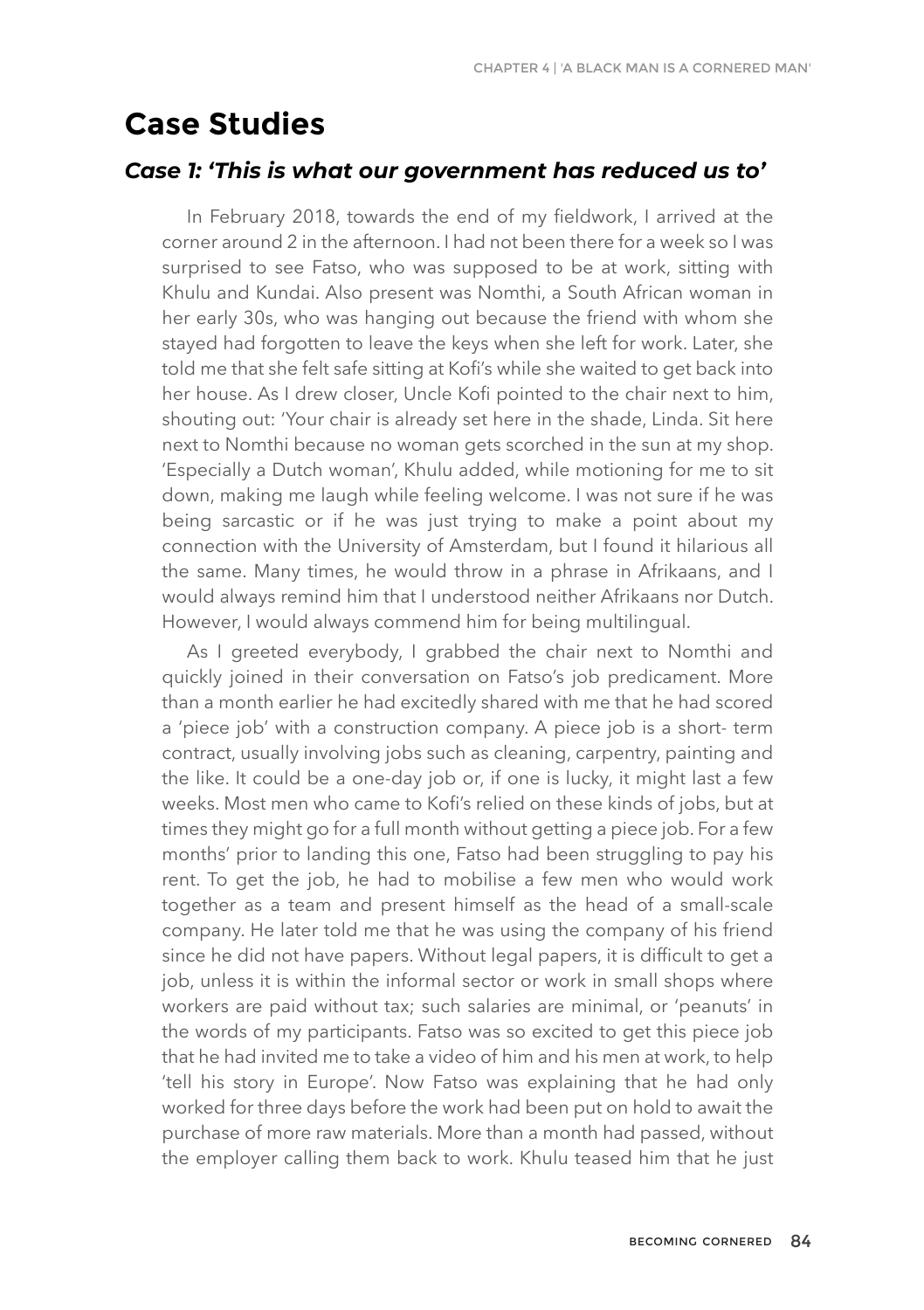needed to accept that the work was over and move on, because there was nowhere he could report this to without implicating himself.

Fatso had always been the optimistic one, the most enthusiastic of the group. On the first day I interviewed him, he said, 'I know many people come here to look for jobs but I have a different outlook on life. I am here to create employment, I am here to make it happen'. His remark was met by others, who were listening in, with eye rolling and an unvoiced attitude that he was daydreaming. Having seen his endeavours at making a living thwarted, I found myself seconding these other men. Fatso must surely be dreaming, I concluded, but he remained adamant that he was going to get his 'breakthrough' despite the challenges. 'You see, 2008, when things were the toughest in Zimbabwe? My pillow was a bag of money.... I was swimming in cash, do you hear me? When everyone else was complaining, things were moving for me,' he told me as he reminisced about his good life. On another occasion, he bid us farewell as he went to eat breakfast. I told him that he might not see me on his return since I was planning on going home early, and he said to me: 'I will be back soon, there is nothing special about this breakfast, just bread and tea.... Gone are the days when I used to eat bacon and eggs for breakfast in Zimbabwe'. Fatso always compared his life back in Zimbabwe to the current situation, bemoaning bygone days. 'This is what our government has reduced us to', he lamented, echoing the views of many other Zimbabweans.

When I asked him how he made his money in Zimbabwe, he said, *'kukiya kiya*'. As a Zimbabwean, I quickly discerned that he meant hustling, so I asked him what exactly. He explained that he had worked at a service station where he sold fuel and he was also involved in an illegal cigarette syndicate, exporting Zimbabwean cigarettes to Botswana and South Africa. 'God gave me brains as a man, to use them. I am just waiting for this construction business to materialise. You know I do not have experience in construction, but the team I put together can deliver', he added. What struck me though, was how he had associated his 'illegal' business with his faith in God, in a way that seemed contradictory.

A few months into my fieldwork, Fatso told me that his wife and two children had come from Zimbabwe to join him. I was surprised because I knew that he had been struggling to pay rent. Despite him not having a job, his wife had insisted on coming. Although he admitted that their presence meant more pressure, he still preferred having them around, saying: 'A man's death is marked with intestines coming out', a Shona proverb that implies that a man may have to die for the sake of his family. Fatso's story of his family joining him reminded me of my own story when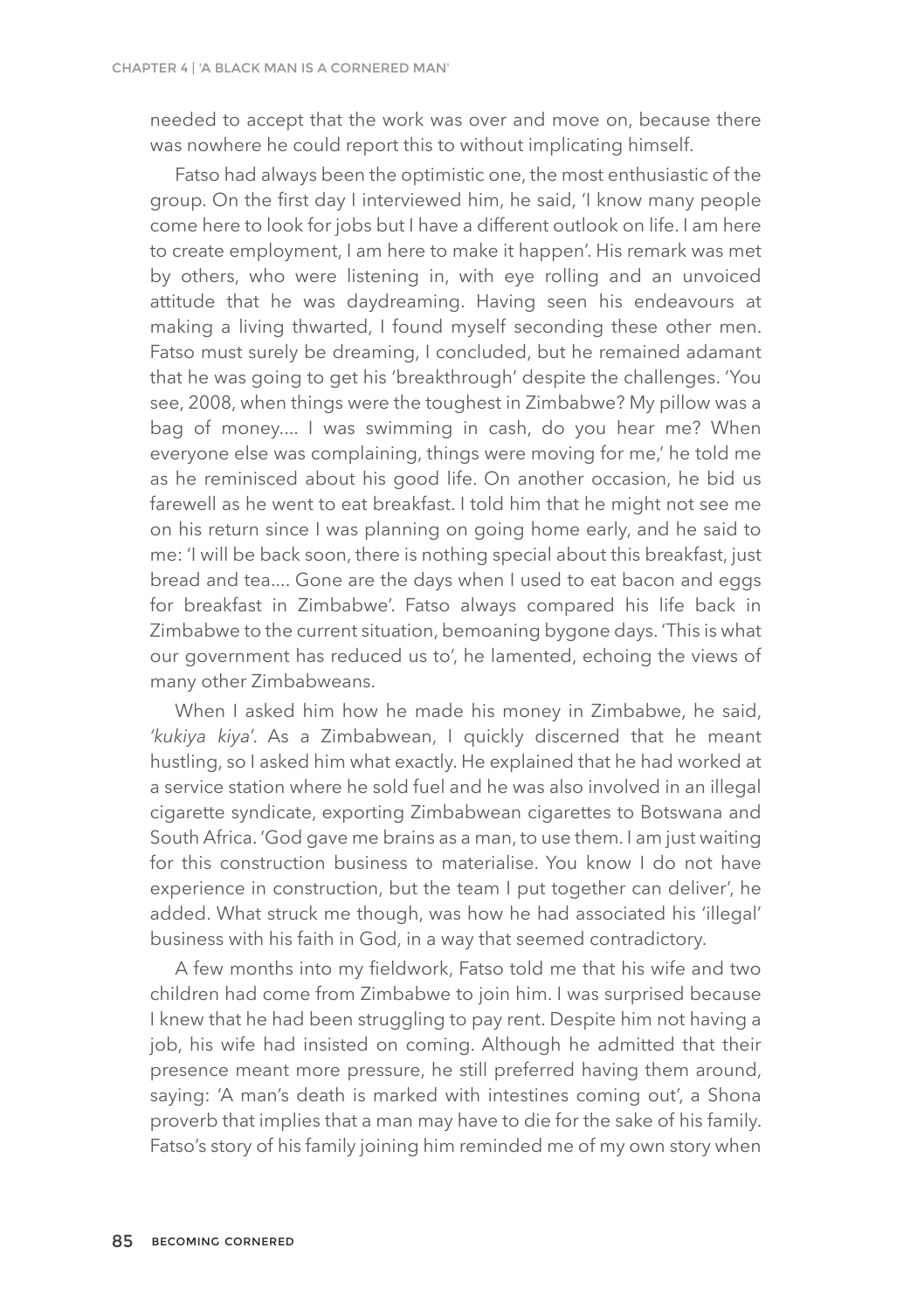I left Zimbabwe. I joined my husband who had just finished his master's degree. Although he had not yet found a job, my family discussed the issue and decided that I should join him. Though I had wanted to stay a little bit longer in Zimbabwe, it was evident that when and how I migrated was not my choice alone. From my own experiences I could understand when Fatso and other participants told me how complicated their migratory journeys were. My cousin had also warned me that my husband might be tempted by other women, saying, 'Sister, there are Xhosa women that side. They are yellow bones and have hips' (lightskinned and curvaceous), repeating a common stereotype held by many Zimbabweans about South African women. With this story in mind, I had asked Fatso if his wife had been bothered by their separation. He laughed: 'The key to a prosperous marriage is trust and good communication. There are certain things she knows I cannot do to her, the same way I trust she cannot do other things. I married my best friend. As a family, it is always good to stay together'.

I had followed Fatso since his early days in South Africa; he had only been in the country for a few months when I first met him. Over a short period of time, I observed an ambitious 40-year-old full of dreams being pushed into a 'corner' of life. His continued presence at Uncle Kofi's Corner was evidence of this. He was supposed to be at work but because his 'boss' had not called him back, he was hanging out, waiting, at Uncle Kofi's Corner. Since he did not have papers, it was hard for him to find legal or official help. However, Fatso invoked masculine ideals to bolster himself and to keep moving forward. As he said, a man dies trying. Despite financial pressures, he still expected and was expected by his wife and extended family to fulfill the provider role. Drawing on past experiences of employing his ingenuity, he was optimistic that he could also make it in South Africa. He believed that, unlike contemporary Zimbabwe, South Africa would provide him with the opportunity to meet his masculine duties as a provider, even though the opportunities appeared hard to reach owing to his legal status. However, when I returned to South Africa in May 2019, I heard that Fatso had returned to Zimbabwe.

Fatso's case shows the paradoxical implications of Johannesburg as a land of opportunities and simultaneously a place where dreams are broken, as exemplified by his statement 'what we have been reduced to'. This story helps us to see the fluidity of Uncle Kofi's Corner and Johannesburg as a whole as places where men are cornered and where new possibilities are imagined. The very masculine ideas that put Fatso in a corner, pressuring him to provide for his family in a tough economy, simultaneously strengthened him not to give up hope. This was evident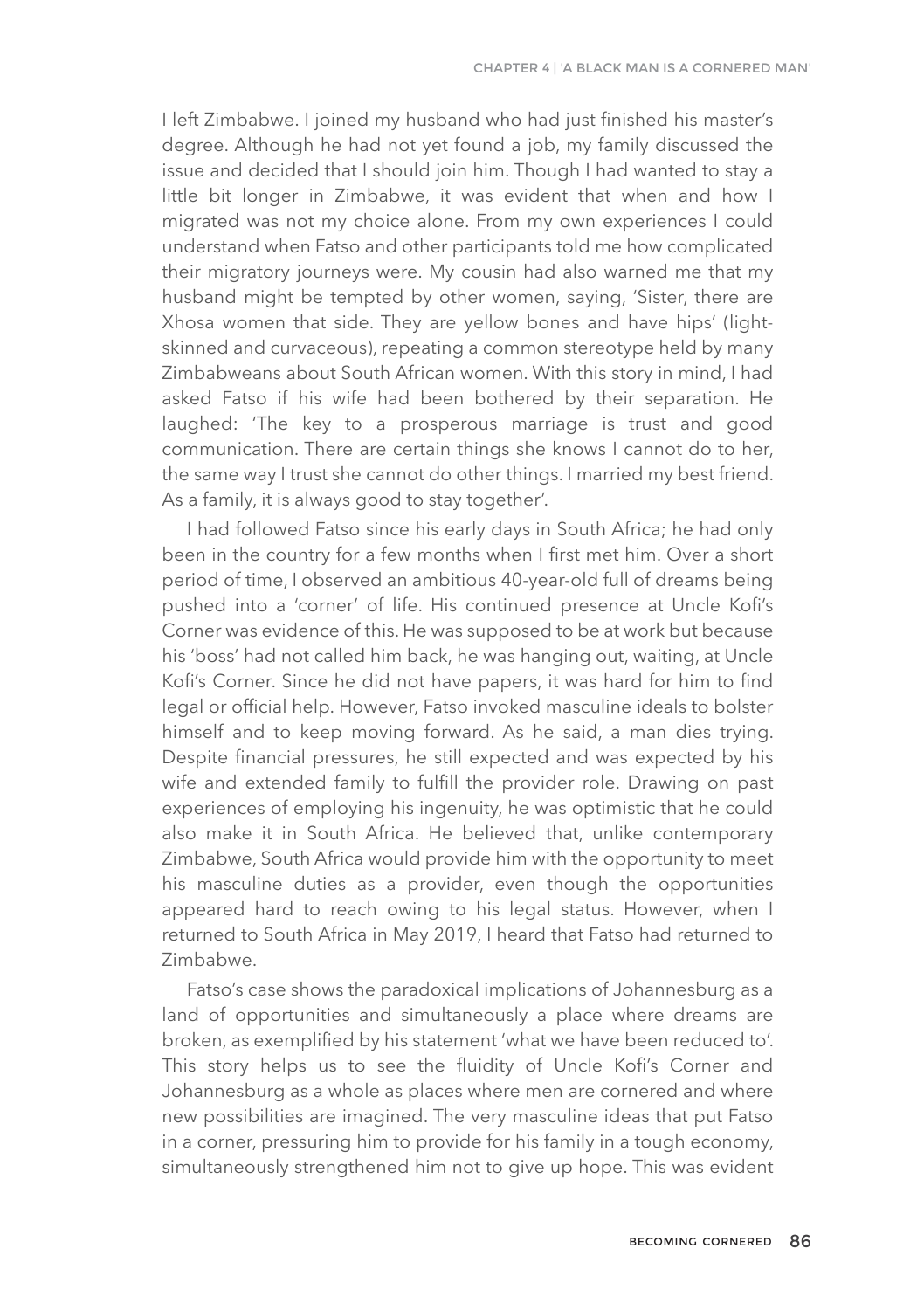in his efforts to use another person's papers in order to gain access to the formal market where 'paperless' individuals like himself were systematically excluded. Fatso's case illustrates what happens when normative ideas of becoming a man are subjected to corner spaces with limited options. Fatso tried to wiggle through the system by using someone else's papers. When his efforts failed, he opted to go back home. Returning home was seen as an act of respectable masculinity, despite being viewed as an act of failure in some cases by the same men. I will explore this further in the discussion section.

### *Case 2: The corner becoming home*

Kundai, in his early 30s, was also from Zimbabwe and a frequent visitor at Uncle Kofi's Corner. I had wondered why he was always around. I later learned from Khulu that Kundai was staying in the broken-down white *kombi* van stationed by the corner of the fence wall of the church. 'He uses that broken van as his home. . . . He sleeps there and uses the church's kitchen and public toilets to bathe', Khulu told me. It was so disheartening to hear this about Kundai, someone I saw as a young professional. From the two interviews I conducted with him, I learnt that he had a diploma in marketing. Five years earlier, as a fresh graduate, and like many Zimbabweans, he had made his way to South Africa. It was not an easy decision to make, but neither was it an option to stay in economically crippled Zimbabwe, then under the leadership of Robert Mugabe. After making the decision to undertake the precarious journey, he crossed the crocodile-infested Limpopo River that divides South Africa and Zimbabwe. On the other side, Kundai faced corrupt police officers who let him proceed for a fee of R250 (about 15 euros at the time), which was all he had to kickstart his new life. Kundai then found himself living on this corner doing menial jobs here and there.

A man like Kundai, who lived by the church and did not have steady work, was seen as a total loser by some of the other study participants. He was able bodied and should not have been, they would say, 'lazing around'. I had thought the same before getting to know him better. He volunteered at the church as a security guard and sometimes cleaned the church. He usually spent his mornings out looking for piece work or at the soccer bet, engaging in a form of gambling. One day he offered to clean my car and did a splendid job, and I learnt that car washing was the piece work he had been picking up. Suddenly it made sense to me why I always saw him leaving the church premises carrying a black bucket and a towel over his shoulders. I could not help but imagine how it would feel for someone with a diploma in marketing to be homeless and working as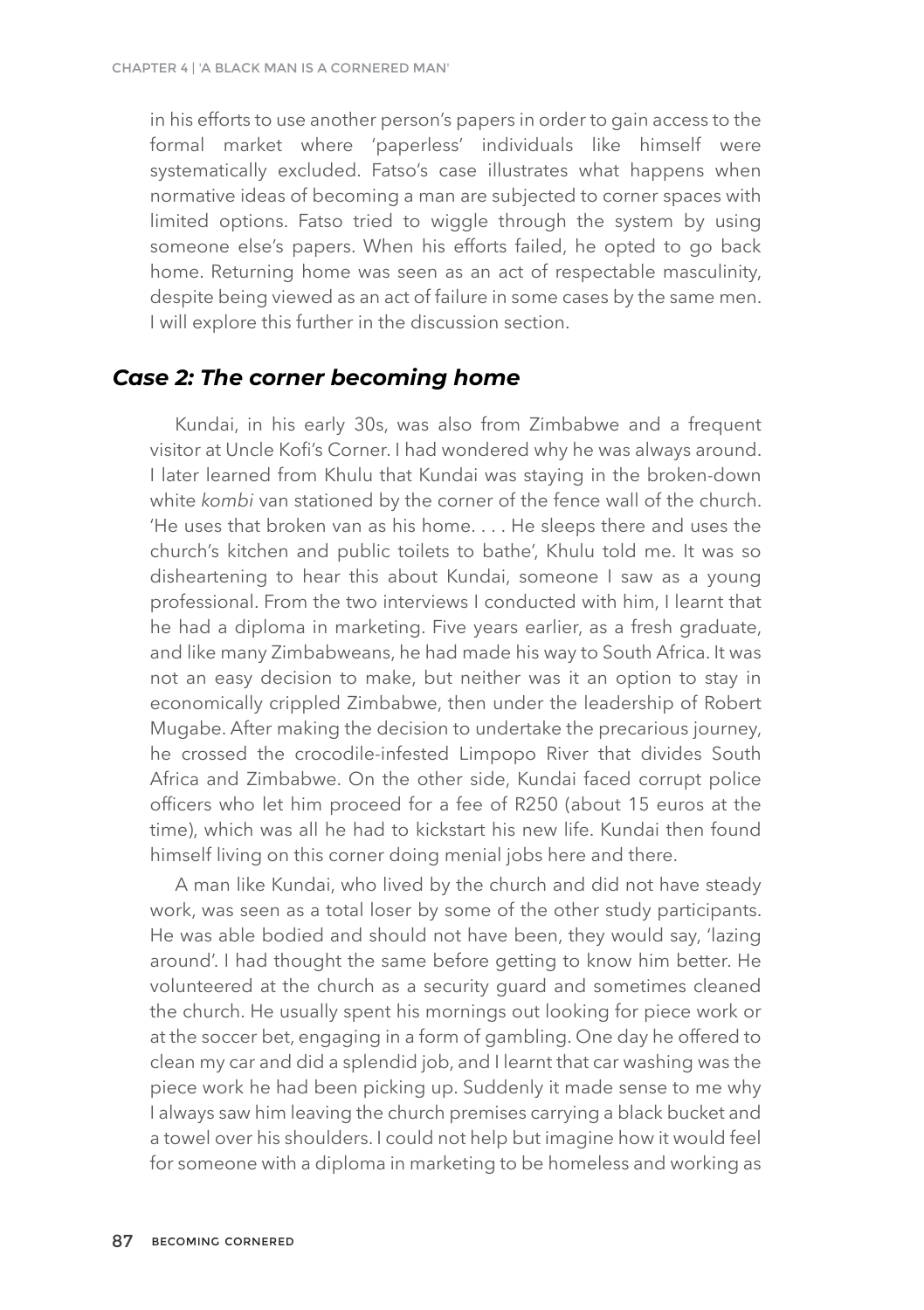a car washer. Closely looking at Kundai and the other men at the corner, I began to understand why, when I asked them about gender-based violence, they talked about feeling undermined by chronic unemployment. They emphasised how they had been dehumanised by extreme poverty and humiliated by the violence that they faced from other men, women and the police.

But Kundai's challenges were not only economic, as I initially thought. A religious man, Kundai told me how being Christian had helped him to cope. 'I know my breakthrough is on the way', he told me likening himself to the Biblical character, Abraham, who patiently waited for the manifestation of God's promise. He always praised his church and often challenged me, saying, 'Don't let *zvemabook* [books] take you away from God'. It was only towards the end of my fieldwork that I heard him complaining about his church, during one of our many informal group discussions. There were more men present than usual that day, with the majority belonging to Family Christian Church. They had come for a men's fellowship meeting, and after this, they joined our discussion. Two of the men were elders from the church who had befriended me. The discussion began with Uncle Kofi insisting that I eat ice cream so that I would gain more weight, and the advice: 'When you go back to Netherlands, you need to have another baby'. I pointed out that, out of the group assembled, I had had the most babies: he had one, and many of the men present had none.

Kundai was one of the young men who did not have a baby. He commented that his chance of getting married to someone he 'really loved' had been blown by the elders of the church. He pointed at one of the elders, who started arguing with him: 'I gave you a chance with the girl and you were busy talking about weather instead of going straight to the point and profess[ing] your undving love.... Someone beat you to it' (laughing). This exchange led to a heated debate, as many of the people present condemned the tradition of courtship practiced within the Family Christian Church. Known as *masofa* (loosely translated as 'sofas'), **16** the tradition entails elders of the church facilitating courtships between young couples to ensure that they avoid premarital sex.

Kundai defended himself, blaming the elders for going behind his back and discouraging the girl from marrying a 'poor' man. According to him, the elders had encouraged the girl to choose another man who was financially stable. Some of the people participating in the discussion

**<sup>16</sup>** This entails a young man approaching a church elder to say that he had seen a girl from church in whom he was interested. The elder would approach the girl on behalf of the man. If she agreed, an appointment would be arranged for the two to meet under the observation of the elder. If the meeting went well, they would begin the process of courtship under the same surveillance until they got married. The church would organise the wedding and pay for most of the costs.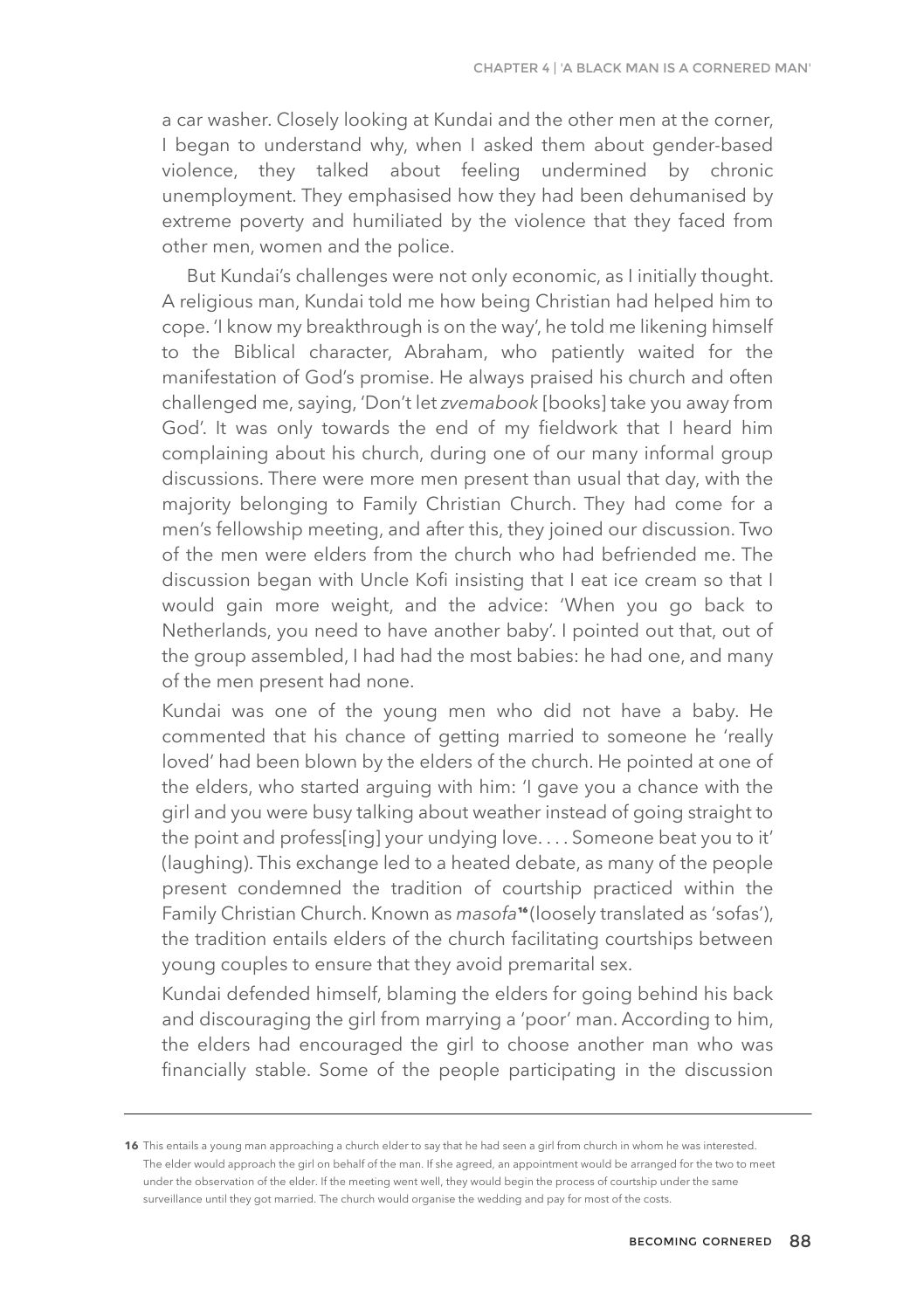pointed out that this system was incapacitating when elders had to do the 'wooing job' for another man. 'A man should hunt his own meat', one man said, implying that Kundai should have approached the woman himself. I followed up by asking Kundai if he had ever approached any girl outside of church, and he said that, after that incident, his confidence was destroyed. However, he also said that he was now looking outside of church because he had concluded that the church system was corrupt: 'Of course, at its inception the system was not bad in preserving good morals, but now it is corrupted'.

This story shows how, in addition to political and economic factors, religious factors can also disrupt masculinity practices. While Kundai's church gave him accommodation on the corner, it also put him in the corner where he could not fulfil some of his manly expectations such as getting married and having babies. While he might be considered an example of failed masculinity, as he did not have a wife, child(ren) or a job, as might be expected at his age, he found solace in his religion. The *masofa* tradition of having church elders influence and monitor the courtship of two individuals can support Mfecane's (2019) argument of 'communitarian personhood' among Xhosa men. Mfecane explains that an individual is conferred adulthood status by the group, after having met standards set by the collective group. If we are to go by Kundai's claim that the church elders discouraged the woman he loved from dating him, it becomes evident that the church too has defined the type of man who deserves marriage: someone who is financially stable and independent. Religious doctrines and institutions therefore can enact cornering when they dictate how men should or should not behave, or define how men might acquire a certain status.

Kundai's story also allows us to explore the idea of becoming. His understanding of his position as transitory — a training ground — shows his hope for a future of becoming someone else. This point can be emphasised in his self-comparison to the Biblical character Abraham and Kundai's claim that he strives towards achieving that level of faith. He acknowledged that this process of emulation was not easy and was a lifelong endeavour. This example illustrates how men who find themselves in corner spaces respond by accepting their situation and finding ways to get comfortable. I read his conversion of the old brokendown van into a home as his effort to get comfortable in a tough situation. Similarly, his interpretation of his predicament of being unemployed and unable to marry through the lens of Biblical characters can be read as another effort to comfort himself.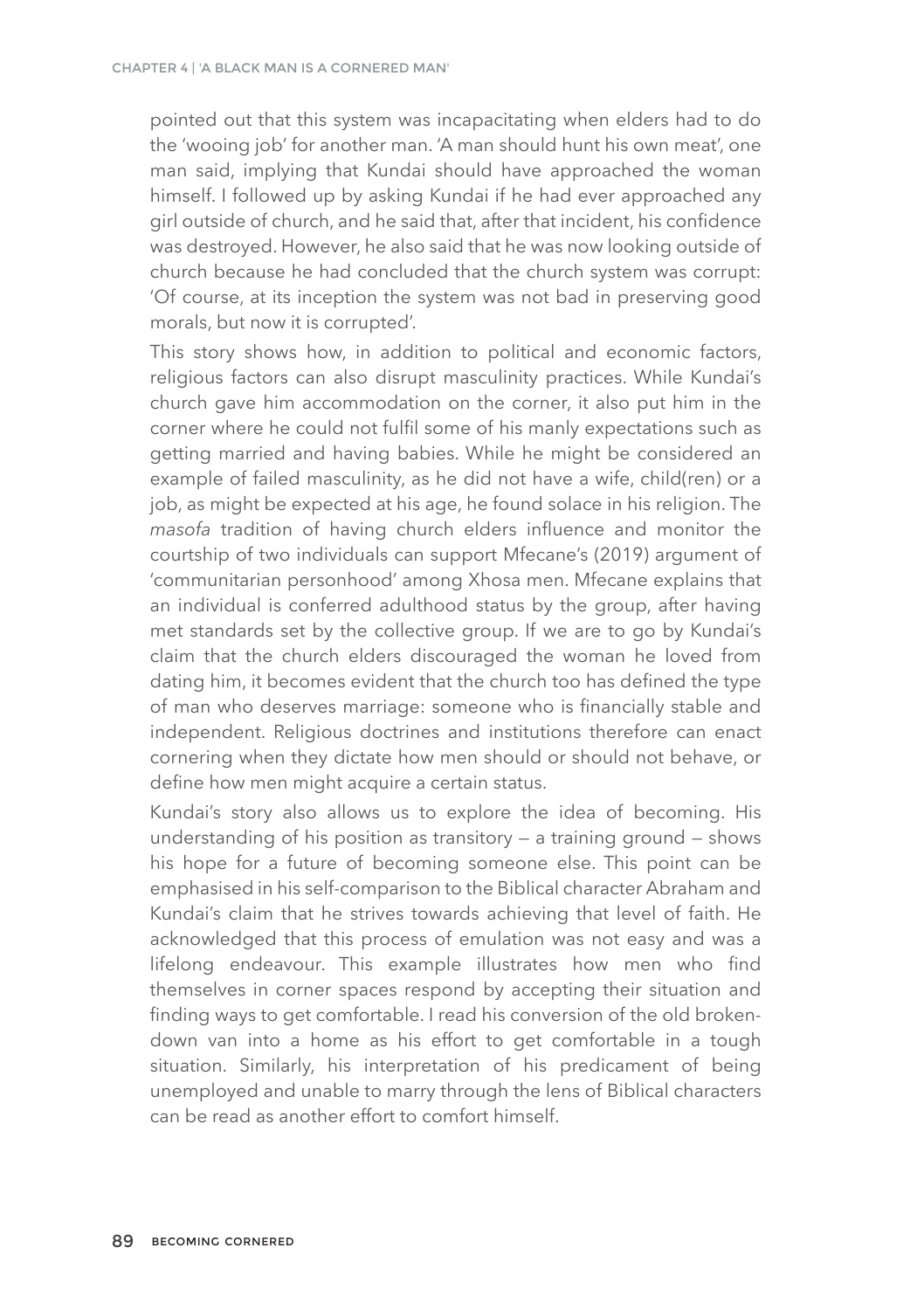### *Case 3: You are just thrown, you have to swim'*

During my first days at Uncle Kofi's corner, I met Kimo, a Congolese man in his early 30s. He worked for a security company, patrolling the streets of Johannesburg. When he learnt about my research, he was keen to help me, professing that he encountered domestic violence cases on a daily basis. His job was to resolve such conflicts. During my fieldwork, he sent me videos and photographs of people caught on camera robbing and attacking people as well as messages of reported cases of sexual abuse. Twice he took me on a tour of one of the neighbourhoods that he patrolled. On our first trip, he took me to two buildings for which his company provided security. These two buildings, he said, were 'the headquarters of gender- based violence in this neighbourhood'. He said that not a day would pass without him having to respond to violence at one or the other of the two houses. When we came to the first house the gate was tightly shut and there was a security guard inside who peeked out before opening the gate for us. Kimo explained:

This is an exclusive place. You could not enter here on your own, though many of the girls here are your sisters [Zimbabweans]. It's really sad: some of these girls actually stay here [pointing at some buildings looking like hostels] and these white men just come to have sex with them....The place belongs to some German guy.

Passing through what seemed like a bar where two men and three women were sitting, we walked up to the balcony, sat at one of the tables and continued chatting over a can of Coca- Cola. He told me that some of the women were victims of sex trafficking while others were just there to make money.

He changed the topic and began talking about another enterprise taking place in the next building, in full view from the balcony. With the gate wide open I could see cars driving and people walking in and out the premises. We observed the place for more than two hours and there were always cars queuing along the sidewalk, their drivers waiting for other cars to come out. At the reception was a long queue of men and women with some people standing outside by the veranda. Others waited in their cars and would only get out when their partner came from the reception with a set of keys in their hands. Together they would head towards the back of the building where there were several rooms. Kimo told me that this was a 'cheaters' club' where people came to have 'extra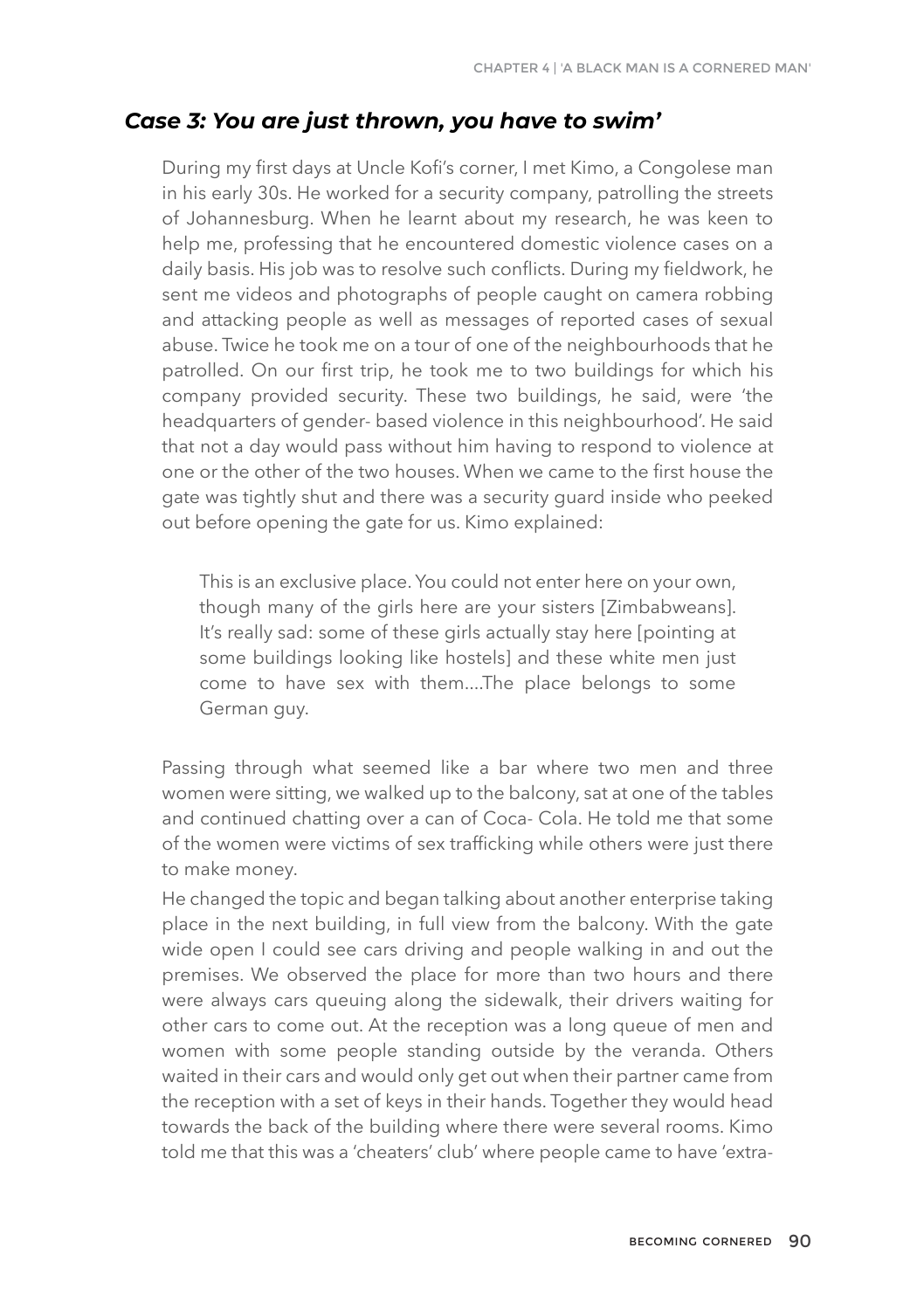marital affairs or just to have sex'. He explained: 'This is where bosses come to sleep with their employees over lunch, where the pastor sleeps with his church members, and *kombi* drivers sleep with their passengers'. He implied that, like the sexual relationships that occurred at the house where we were sitting, some of the liaisons were for material benefits, others for pleasure. According to him, the Irish and German men who owned this place were making money from the hourly room rates charged to clients. I was intrigued by the way he always told me who the owners of the enterprises were, highlighting how the cash flows spanned the global scale. In conversations we had with other men at Uncle Kofi's Corner, Kimo would always point out how the civil war in the DRC was sponsored by a few European countries who benefited economically from the war. He was one of a number of study participants who attempted to link the things they witnessed or experienced to global processes and connections.

On our second trip, on a different day, Kimo showed me the drug dealing trail of which he was part, telling me the story of how he found himself in this dangerous web. It began, he said, when he was asked by his boss to collect money from the street boys. He was not sure what the money was for. Upon discovering that the money was his boss's profit of the drug business, he was dismayed:

As a Christian, I did not know what to do, I approached one of my other bosses, who was a bit free [approachable]. He told me that there was nothing I could do to stop this well-established business. He said I had no option other than to join. 'When you came to South Africa, you found us in business and you will leave us still in business. Either join or leave'. I just had to pray to God to help me, and decided to do my job and not poke my nose in people's business. When they send me to collect their monies, I just go quietly. I need to feed my family.

Kimo went on to describe how some high-profile politicians and business people were also involved in this business. 'You saw those druggies on *nyaope* [narcotic drug] who were selling drugs on the street, those ones are used as a front. That's why police don't even waste their time with those ones. Today they are arrested; tomorrow they are released'. The point he was trying to make to me was not to focus on the outcomes while leaving out the deeper, underlying issues. To him violence against women was just one outcome emanating from larger structural inequalities. He emphasised that Johannesburg had a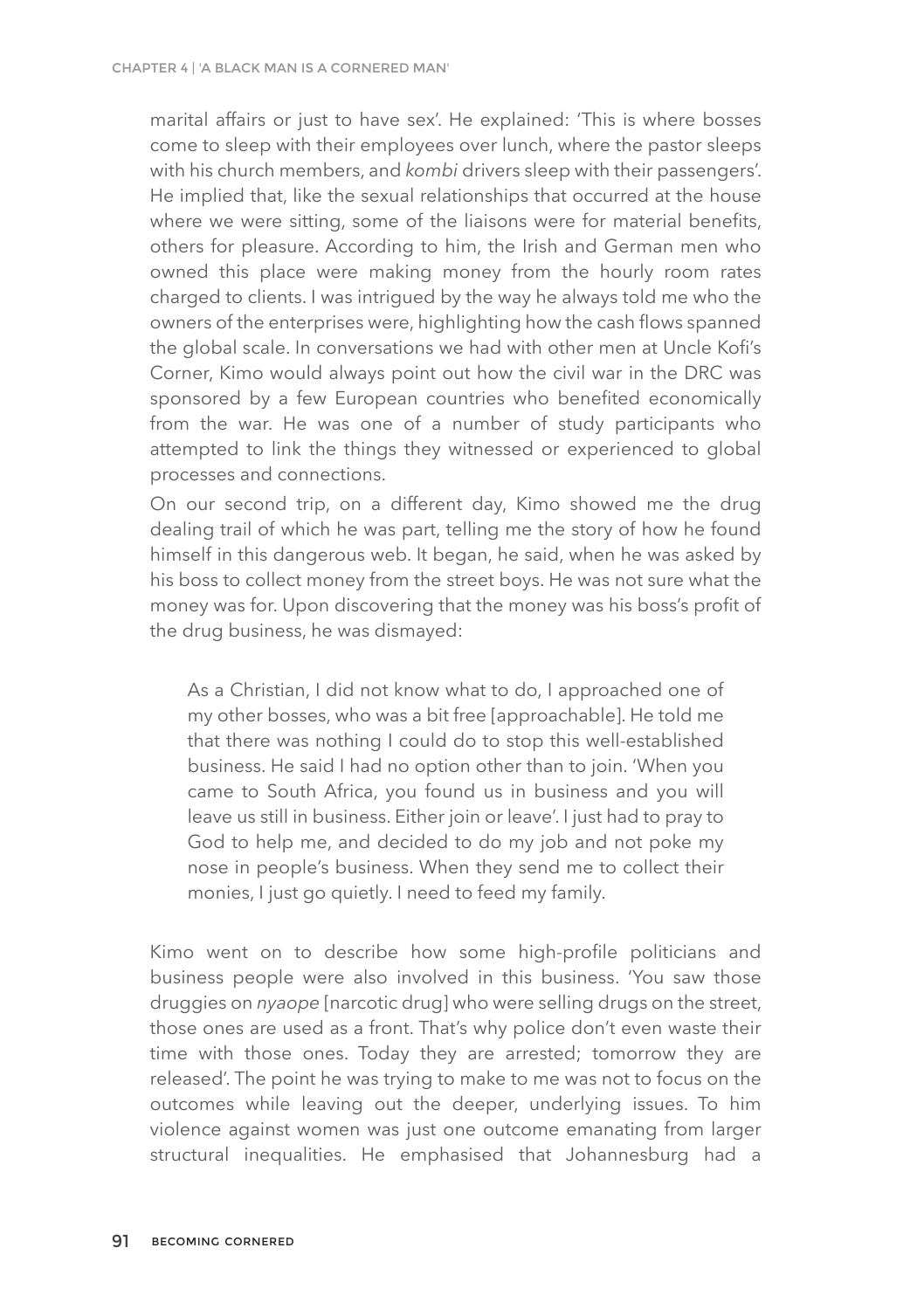tendency of bringing out the worst in people. 'Here is like a jungle: you are just thrown and you have to swim or else you sink,' he said, speaking of being caught up with drug dealing. However, because he went with the flow, he still had a job and could afford to send money to his family back in the DRC and to look after his child and wife in South Africa. When I asked him if he would go back to the DRC, he swore that he would never go back. Even if he were deported from South Africa, he would find another African country to go to. He also spoke of moving to the United States in the near future.

Kimo's actions, particularly his choice to 'go with the flow', show that sometimes men did whatever worked in the moment in order to survive. Although he said that participating in the drug trade was against his beliefs, he still continued to do so in order to fulfill his obligations as a provider. By pointing out that politicians and other police officials were also involved, he presented himself and the other street men whom he identified as '*nyaope* boys' as victims of the system. His identification with victimhood perhaps also echoed in his assertions that the civil war in the DRC was sponsored by European countries. Such statements could be read as him trying to evade responsibility or justifying his actions, especially in the phrase 'you are just thrown in'.

# **Discussion**

Drawing on the stories presented above, I will now discuss how men subscribed to tropes of masculinities. Then I look at the structural factors that place them in corners where they fail to live up to predefined societal and selfexpectations as men. Lastly, I focus on how men respond to becoming cornered.

### *Defining a man*

A thread that ran through the stories shared with me by research participants and reflected in the cases presented above was the fact that men felt pressured to behave in a 'manly' fashion. When I asked them what they meant by this, the majority highlighted the provider role, in statements such as this: 'A man is supposed to look after his kids and wife'. Fatso's case illustrates this norm, as well as the challenges it presents. Despite his financial vulnerability, he agreed to allow his family join him, fully accepting he would be responsible for housing, feeding and protecting them. In Zimbabwe, as the economy began to crumble, he had tried *kukiya kiya*, engaging in multiple business ventures. He had hoped to do the same in South Africa. The importance of men meeting responsibilities related to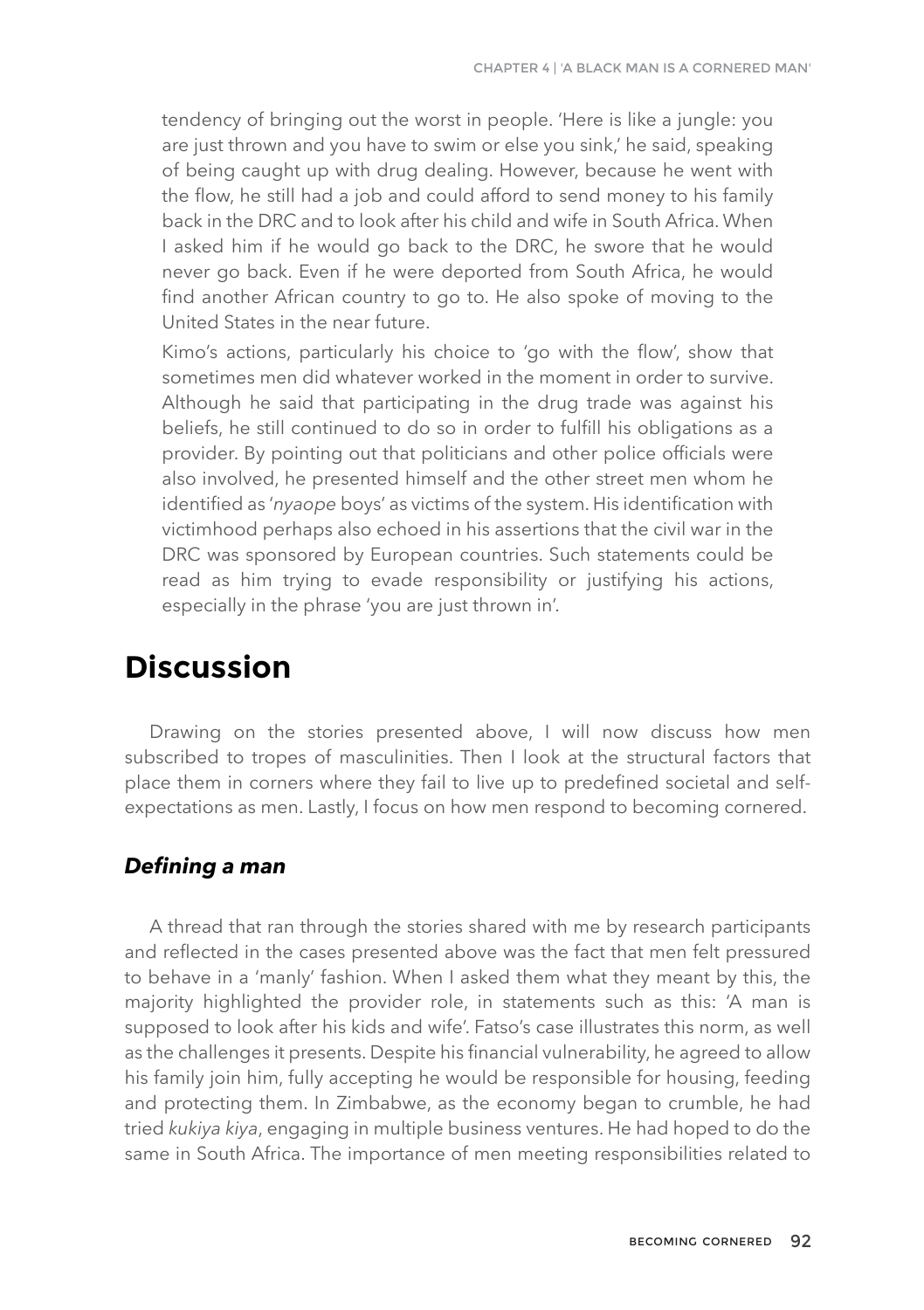providing was reiterated by nearly all the men in this study, echoing research done on this topic elsewhere (Wyrod 2016; Dworkin et al. 2012; Hunter 2010; Morrell and Jewkes 2011; De Villiers Graaff 2017).

Provider-oriented masculinities emphasise respect and control. If a man can provide for his family, then he is in control and deserves respect. What then happens if a man fails to provide? 'I expect to do those things [looking after the family], even though things are hard. I still need to make a plan; otherwise I am a boy', Kundai once said. Calling into question manhood by suggesting that a person is a 'boy' has long been documented in South Africa, with clear resonances with the colonial and apartheid eras. In *Of Boys and Men: Masculinity and Gender in Southern African Studies*, Morrell (1998, 15) explores the politics of using the term 'boy' in colonial times, arguing that it became synonymous with oppressed black masculinity, as it 'captured a condescension, a refusal to acknowledge the possibility of growth and the achievement of manhood amongst African men'. A man commands respect, whereas a boy does not.

As 'boys', black men were subordinated and denied respect by colonial settlers. In their qualitative study among participants of the One Man Can<sup>17</sup> intervention in South Africa, Dworkin and colleagues (2012) demonstrate the centrality of respect in defining masculinity in the lives of their participants. Despite their participants' involvement with the gender-equality intervention, they upheld the belief that if one considers himself a man, he needs to prove it by providing for his family. Some have argued that failing to meet this all- important aspect of masculinity, and the fear or experience of not being respected, may lead some men to overcompensate and embrace practices of masculinity such as physical violence (de Villiers Graaf 2017; Ratele 2013).

Earning an income is key in facilitating a man's fulfilment of his role as a provider and decision maker. Having an income or money also plays a big role in acquiring not only a woman but also respect from peers and from other women. For example, Kundai lacked money and was rejected not only by the woman to whom he had proposed but also the church elders who treated him with contempt because they assumed he would not be able to provide for her. Money was central in shaping the intimate relationships of men and women in this study.

As Khulu remarked: 'Today marriage is a business transaction.... If you see a man and a woman holding hands, know money has brought them together. When he gets fired or something happens, things change and it turns out the vows were all lies'. Khulu's statement makes it clear that where there is no money, a relationship is unlikely. This issue is extensively explored in *Love in the time of AIDS* (2010), in which Hunter (2010) draws on his ethnographic research in KwaZulu Natal to give a detailed account on the material aspects of love,

**<sup>17</sup>** The One Man Can Campaign is an intervention implemented by Sonke Gender Justice network, targeting men with the aim of promoting gender equitable behaviour.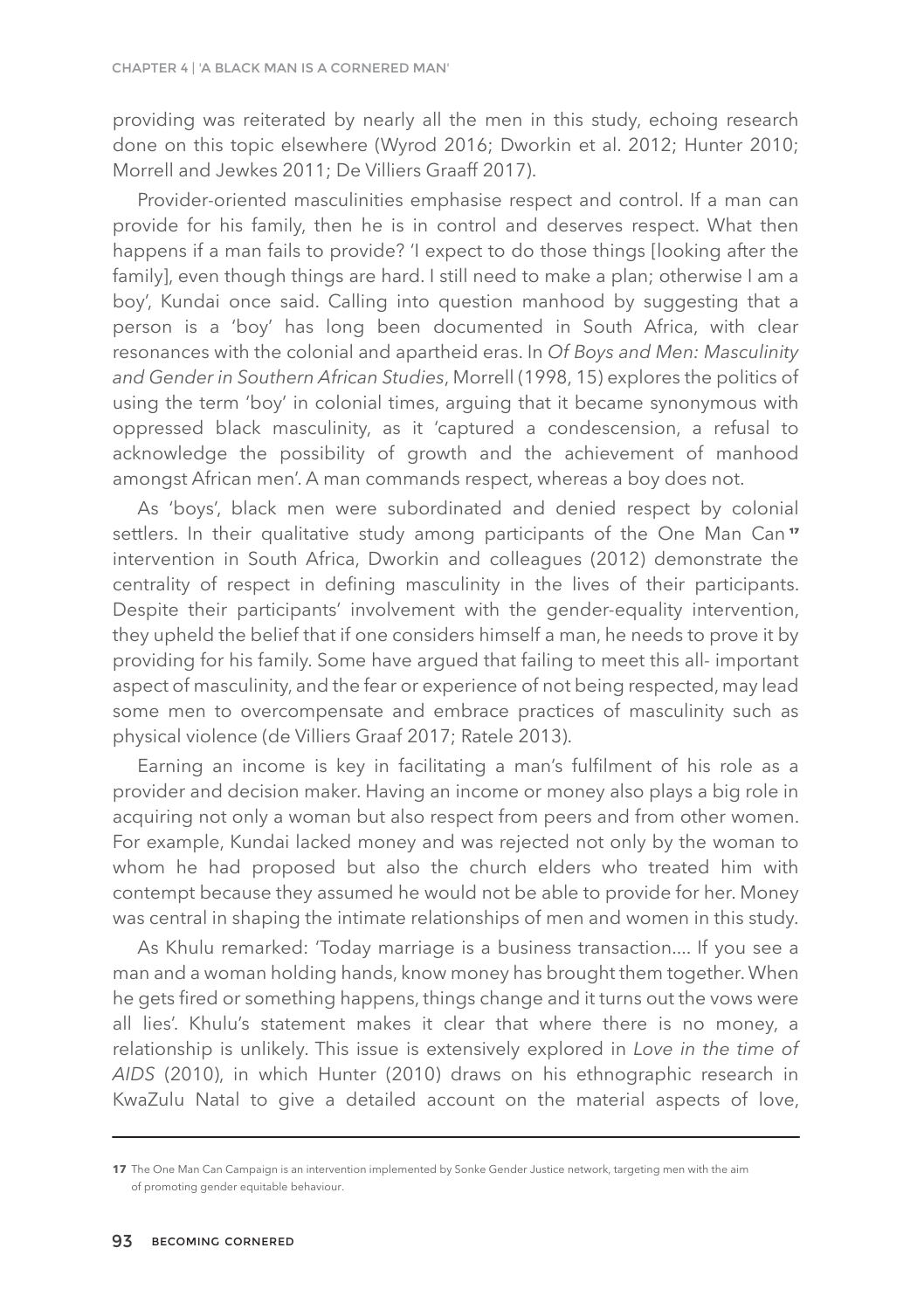transactional relationships and the payment of bride price.

The men who participated in my study subscribed to normative ideas of masculinities linked to patriarchy and religion, for example, being a provider and making decisions in the house. However, because they found themselves in cornered positions resulting from structural violence, it was not always possible to live up to societal and self-expectations.

### *Becoming cornered: exploring structural violence among migrant men*

Although I have used the term 'structural violence' to explain the challenges that my study participants faced, participants never understood them as such. Rather they used other idioms to express their struggles, such as 'being cornered' or 'going through a trial' or 'being tested', emphasising the temporality of their situations. A major challenge that most participants faced was the lack of legal documentation to stay and work in South Africa. This made it difficult for them to find jobs and forced them to take low-paying jobs for which they were overqualified, as well as making it difficult for them to demand fair treatment from employers who might refuse to pay them or who might report them to the authorities to avoid doing so. Kundai was a graduate of marketing and became a security guard. Some men took Fatso's route, using someone else's documents, or became an informal trader, like Uncle Kofi. All these forms of work were both irregular and insecure. The uncertainty of employment and income, intensified by not having legal documentation, was the greatest factor shaping men's sense of being cornered. Regardless of how hard they hustled, the threat of losing their source of income meant they could always find themselves back on the corner (and in a corner), seeking another line of flight. It is because the corner was ultimately inescapable for most men that I insist on likening it to structural violence.

Scholarship on structural violence attempts to understand the relationship between the violence experienced at an individual level and the way life is organised through social structures (Farmer 2004; Anderson 2015). Lee (2016) argues that structural violence tends to be hidden or invisible because it is rooted in social structures; it is usually overlooked in the name of being 'natural' or an unfortunate life circumstance (Lee 2016; Farmer 2004; Rylko-Bauer and Farmer 2016). The difficultly most people have in drawing a connection between social structure and violence is precisely what makes it so powerful, because 'death, injury, subjugation, stigmatization and trauma resulting from it may be assigned to other causes' (Lee 2016, 2; see also Farmer 2004). During fieldwork, I regularly heard men lamenting the economy and their limited employment opportunities. But the way they discussed it suggested that they saw this state as natural, as a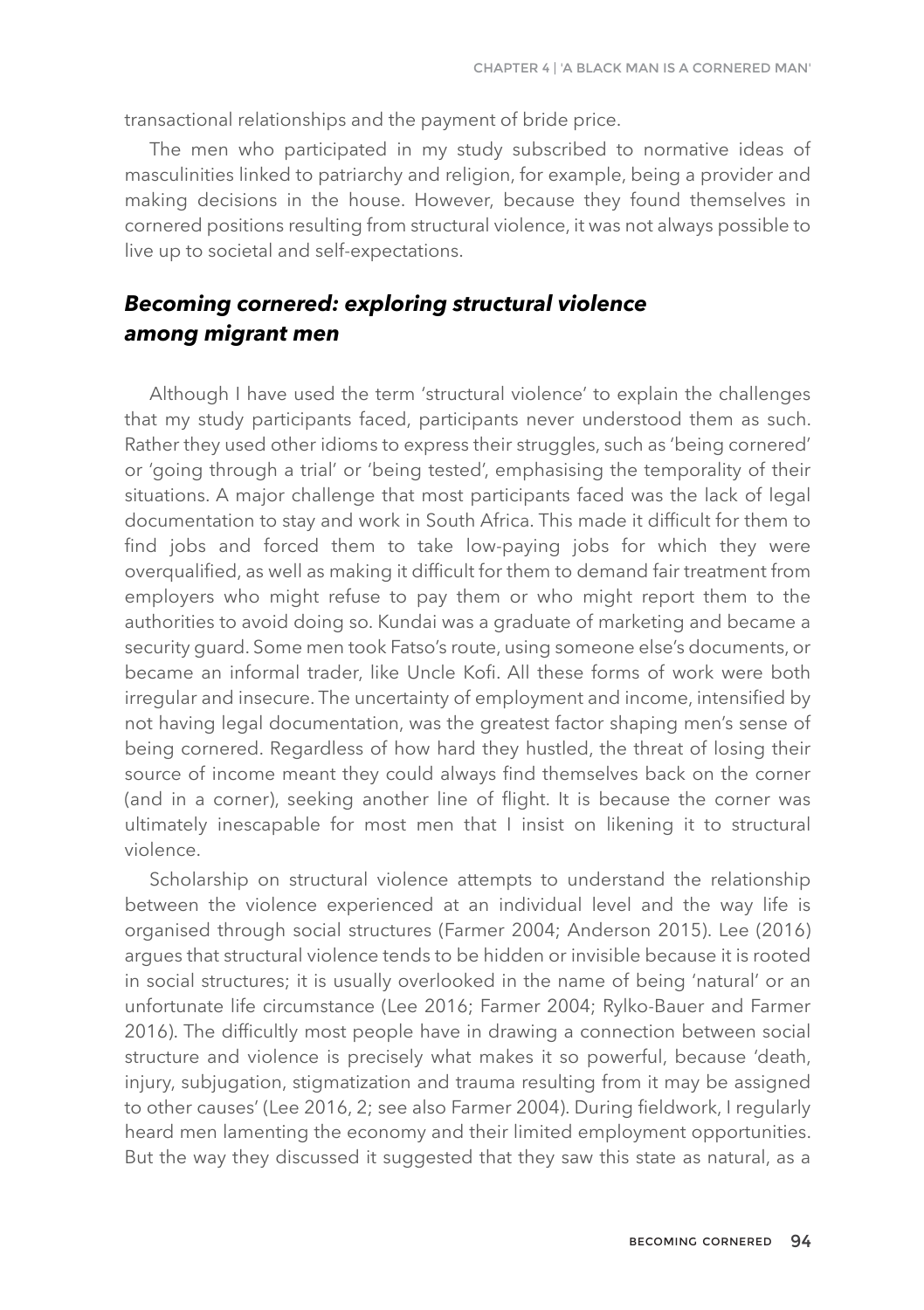consequence of the times and equally shared by all, summed up in the statement: 'These days jobs are hard to come by'. For many men, that was where their reflection on job scarcity would end, with few bothering to question who or what might be behind the scarcity. Kundai and many Zimbabweans, in contrast, blamed the Zimbabwean government for their predicament.

In the few instances where study participants attempted to find a cause, they would blame South African nationals, in the same way that South African nationals would blame the migrants. While South Africans blamed the migrants for taking their jobs, the latter blamed the former for not giving them jobs even though they were 'better qualified' and 'more hardworking' than the South Africans. For example, although Kundai had expressed gratitude to his former boss, he said that his boss would not give him a job in marketing for fear that Kundai would outperform South Africans and create 'unnecessary tension'. Because he wanted money, he settled for a job as a security guard. Even working as a security guard, he claimed he was more hardworking than his South African counterparts, to the point that his boss favoured him.

While it is common rhetoric among migrants to label South Africans as lazy or unemployable (Matshaka 2009; Mangezvo 2017), the reason why they are supposedly unemployable was rarely explored. One South African study participant illustrated this point well when he told me: 'You see these foreigners? They are used to work[ing] proper jobs in their countries and most of them are educated, and when they come here they can even make a business out of this rubble [pointing to a dumpsite full of rubbish]. Unlike me, you see, I am not educated'. Zondo was in his mid-50s and originated from KwaZulu Natal. He saw migrants from other African countries as having an advantage over South Africans, owing to the repressive laws of apartheid. Commenting on structural violence in post-apartheid South Africa, Hamber (1998, 12) posits that 'structurally marginalised groups run the risk of being re-victimised because of their sustained social standing post-apartheid'.

Another case of re-victimisation can be observed in Fatso's case, when his boss failed to pay him for the work he had done because he knew that ,as a migrant without papers, Fatso could not access legal help. Similarly, Kundai's lost chance to marry the woman he loved, because of his inability to provide for her, is another case of structural violence where the root cause was hardly explored by some of my participants. Failure to capture structural violence in one's analysis is like failing to net a big fish because you are focusing on a small fish (Lee 2016). This point was made by Kimo when he was talking about the druglike Kimo and the '*nyaope* boys', who were most visible on the streets, were the ones most likely to be apprehended, while the high-profile people behind the scenes were protected by the system and its structures. Ironically, these small fish were also most likely to become targets of various interventions seeking to transform them into better,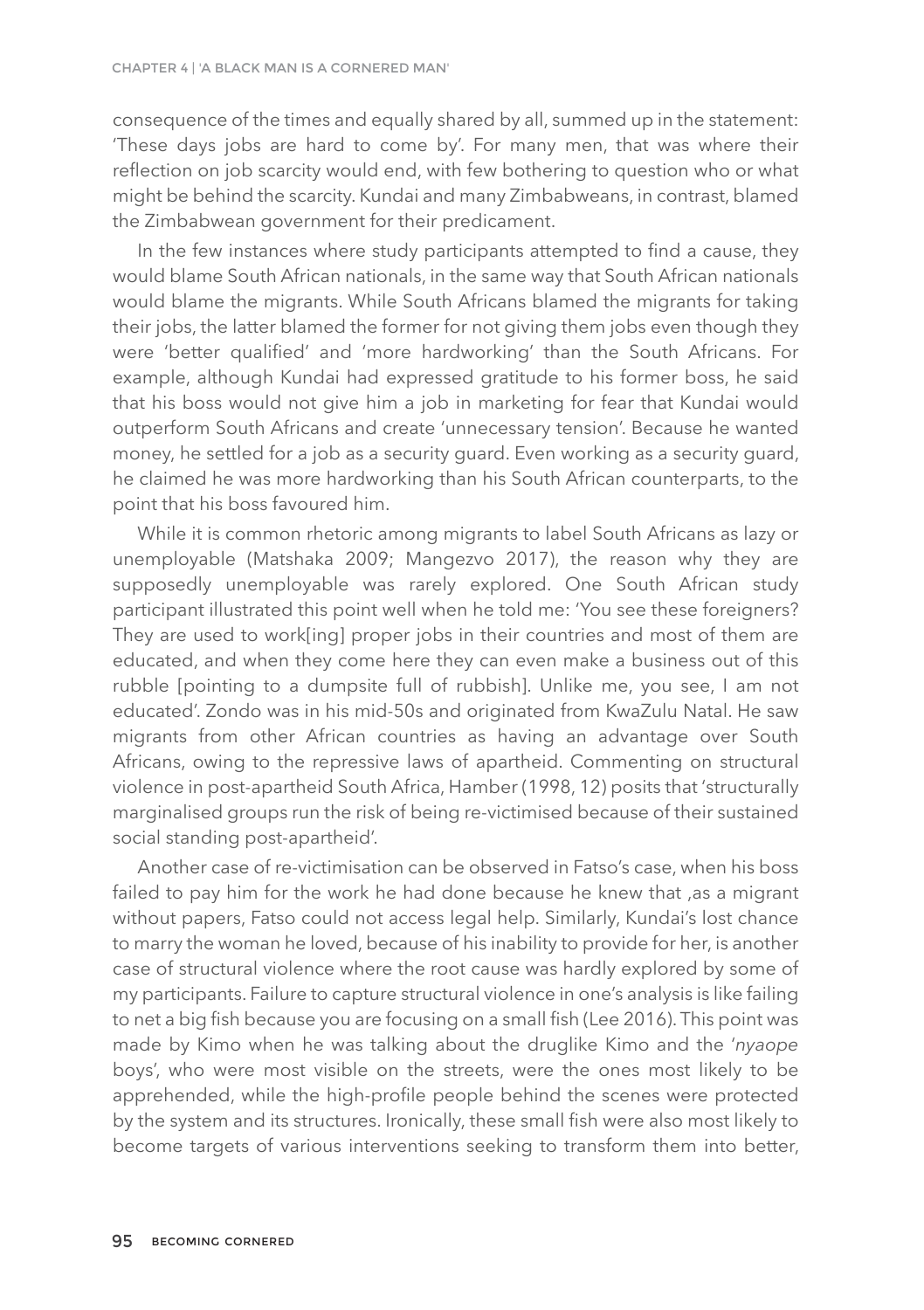responsible men, placing the burden of changing masculinities on their shoulders while their more powerful big fish bosses continued unchecked (Dworkin et al. 2015).

The role of racial inequality as a form of structural violence cannot be overemphasised in South Africa where income inequalities, residential segregation and (un)employment still reflect a racial skew that is a legacy of apartheid. This is why, when Khulu said to me, 'A black man is a cornered man', I initially did not think much of it, seeing that it was only black men and women who congregated at Uncle Kofi's Corner. However, in my quest to understand how race specifically impacted him as a migrant, I questioned him further. I eventually came to understand that his referencing 'black' was not merely in regard to skin colour, nor was he the only one who used the terms 'black man' and 'African man' interchangeably (Ratele 2017).

In *Critique of Black Reason*, Mbembe (2017, x) explores the historical processes that have shaped discourse relating to the terms 'Black' and 'Africa', philosophising that in contemporary times these 'words do not necessarily represent anything'. While I agree with Mbembe's assessment to the extent that these terms are unstable and can mean many different things to different people, my ethnographic research suggests that this polyvalence is precisely what gave these terms such power in practice. Certainly, these terms were imbued with different meanings at different times and in different spaces. However, in *most* cases they were used as a synonym for economic marginality. When Fatso expressed his idea of running his own company and becoming an employer, the other men jeered at him, saying, *'Hausi* type *yekuita murungu!'* (You are not the type to become a white person). In this taunt, 'white' is equated with being an employer and the impossibility of Fatso moving from worker to employer was understood as just as impossible as him changing his skin colour. Prior to conducting this research, I had thought of being black as a fixed identity (despite all the social theory I had read). It was only through observing the wielding of the terms 'black' and 'African' in everyday practice that I came to understand how blackness or whiteness could be about becoming. Although extremely difficult, one could 'become white', at least socially speaking, if one earned enough money and achieved sufficient status. However, racism in South Africa has been shown to cut across class boundaries (Nyamnjoh 2010).

As I came to better understand that Khulu's claim that a black man was a cornered man was about much more than race, I also began to see that the challenges my participants were facing had at least as much to do with economic position and migration status. The slippery matter of race was only one of the social structures contributing to the violence of their cornering. Much research has demonstrated that while structural violence disproportionately affects the black population in South Africa, this is even more the case among African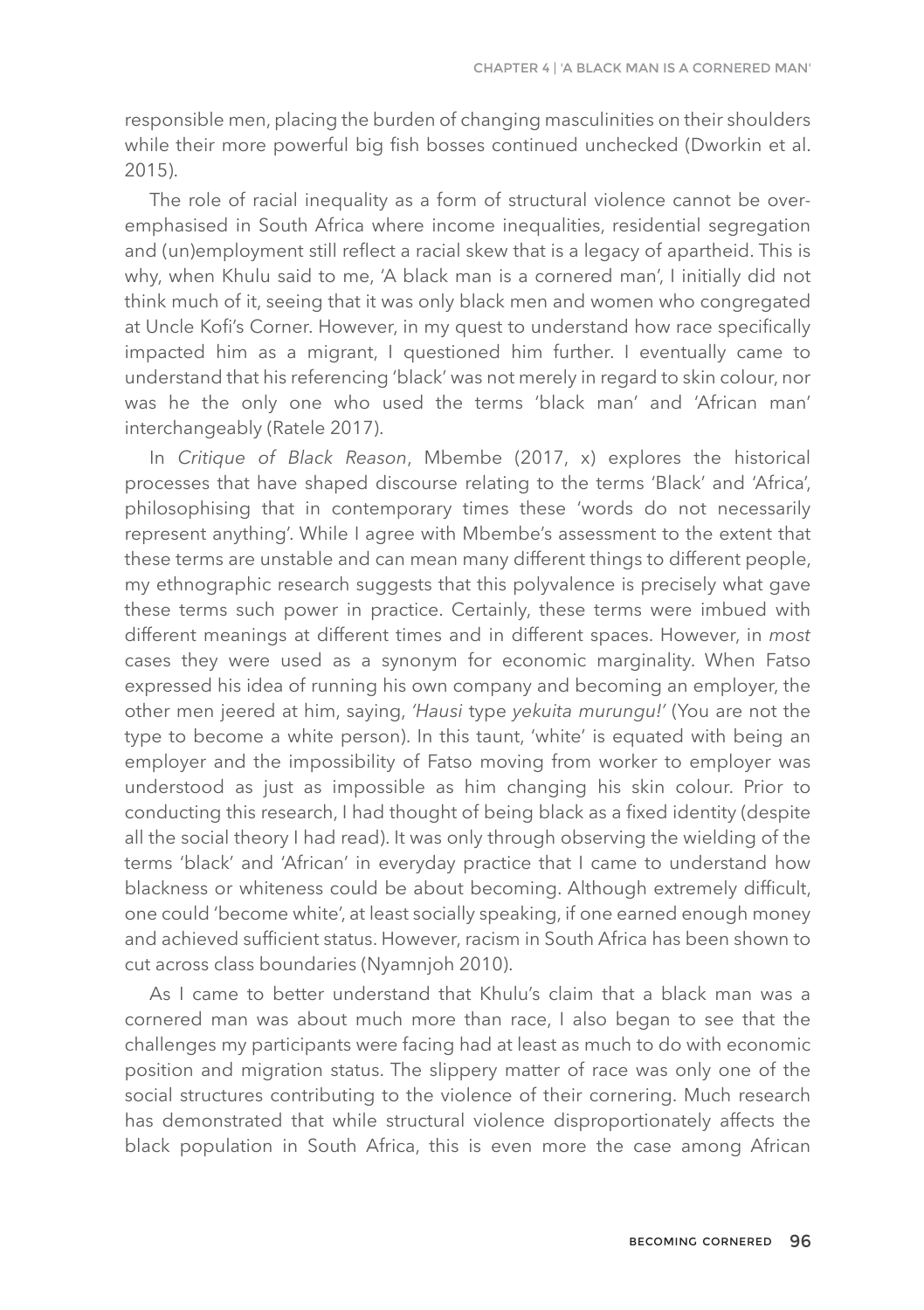migrants who are systematically excluded from participation in the mainstream economy due to legal and societal factors (Human Sciences Research Council 2008). We can see this, for example, in the Black Economic Empowerment program, a policy, introduced by the South African government as an affirmative action programme, that aims to bring the historically disadvantaged 'black majority into the economic mainstream'. However, only black South Africans, Indians and Coloureds are included in the black category, not black migrants from other African countries.

In addition to limited access to resources, such as jobs, credit and insurance, migrant men in South Africa also have to deal with anti-migrant sentiment. The migrant men and women who congregated at Uncle Kofi's Corner did so partly because they were avoiding interacting with South Africans or police who might turn them over to immigration officials. Some scholars have suggested that the spectre of the *male* migrant exacerbates an already existing 'crisis of masculinity' among black South African men, who see African migrant men as coming to take both their jobs and their women (Matsinhe 2011; Maluleke 2015), leaving them feeling undermined. Marginalised migrants and marginalised South African nationals find themselves in the same boat, competing for the same resources within the informal labour market (Matsinhe 2011). Their shared experiences, which might unite them, instead push them apart, as evidenced by migrants preferring inner-city neighbourhoods far from the townships.

In this section, I argued that cornered men are not only victims of structural violence but also aspire to a better life (Liebow 1967). Indeed, the men I spoke with had frustrations and limitations that stemmed from various factors, including their places of origins and destination, as well as their collective history of colonialism and apartheid. However, we should understand these 'social aggregates not as givens that must be embraced or resisted, but as temporary collectives that — whether they evaporate or congeal into lasting forms of change — reveal transformative visions and potentials emerging from unexpected corners' (Biehl and Locke 2017, 11). These 'unexpected corners' spawn unpredictable responses by those who get cornered. In one of those responses, men redefined their identities as men in the face of structural violence. In the next section, I examine some of the responses that emerged from the corner spaces where I conducted research.

### *Redefining masculinities using kukiya kiya*

I have established that the men at Kofi's corner subscribed to normative masculinities. However, given structural factors relating to their class, legal and migration status, there were times when they failed to live up to those expectations. How then did they respond to such limitations? While Khulu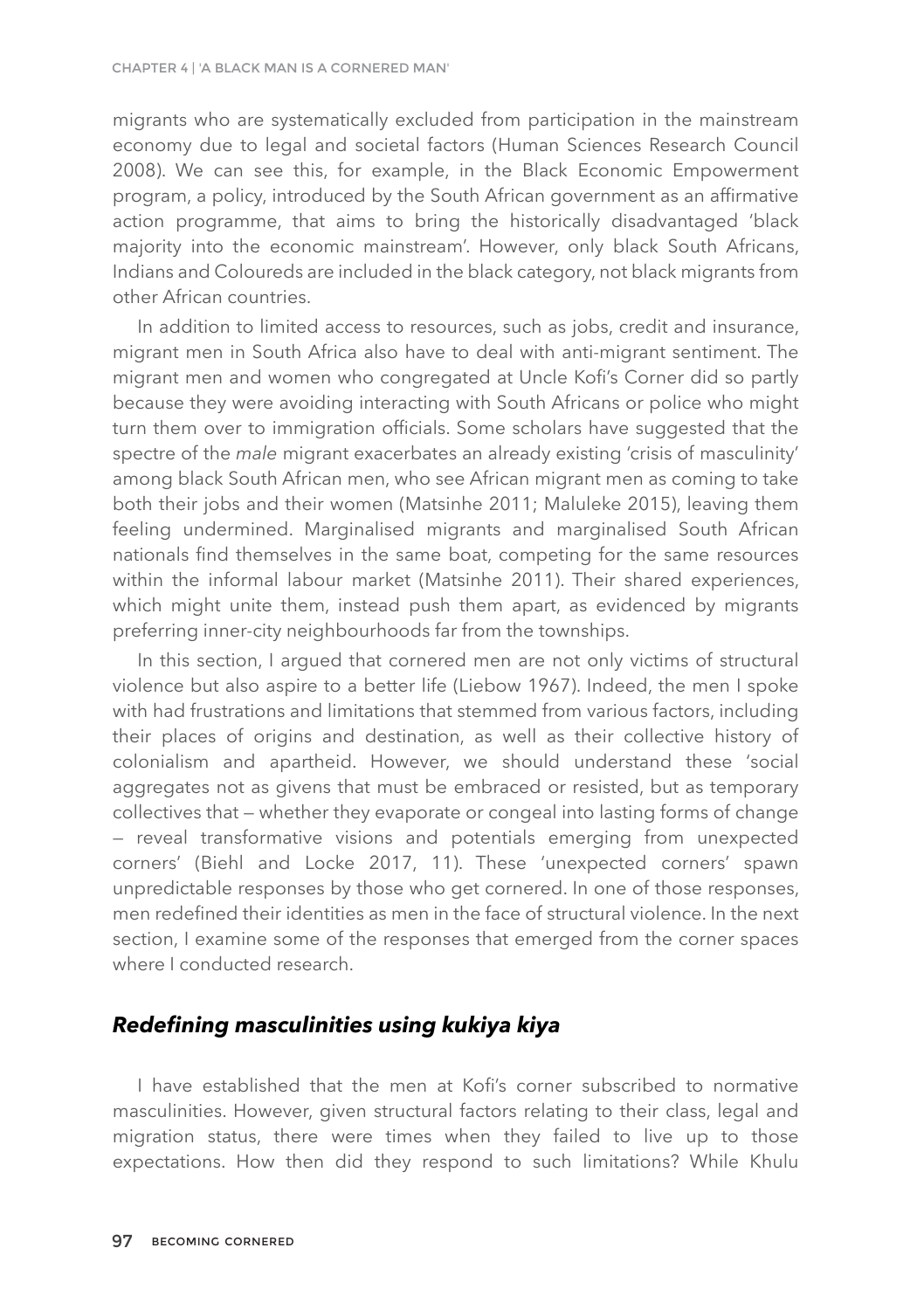claimed that men would 'retaliate like a wounded animal', that was often not the case. At times they played victim or went with the flow, as in Kimo's case: he joined the drug trafficking business because keeping his job as a security guard meant he had to get on board; if he refused, he would likely face violence from other traffickers. Other times, men altered the dominant scripts, redefining what it meant to be a man in specific contexts. As Fatso once said, 'You create your own reality and not let other people dictate for you'. Most often, rather than reacting violently or retaliating, men came up with hybridised definitions of masculinity that matched their lived experiences.

#### *Redefining 'respectability' and 'responsibility'*

As mentioned above, few men analysed their situation in terms of structural violence. As much as they acknowledged adverse situations, they insisted on their ability to make choices, for example, to stay in South Africa despite the hardships or to take the route of adopting socially acceptable behaviour. Choosing to stay in South Africa despite being unemployed was a marker of what some men called a 'tough' masculinity. For instance, although Fatso was financially unprepared when his family joined him, he did not see it as a burden but rather thought of himself as a 'responsible African man' who, despite the pressure, could still 'make a plan'. Fatso told me several times that if he was to fail to find a legitimate way of making money in South Africa, he would rather go back to Zimbabwe than involve himself in 'dodgy' activities of crime and violence. During follow-up research in May 2019, I heard that indeed Fatso had gone back to Zimbabwe, leaving his family under the care of the wife who had secured a job in South Africa and children behind. Although Uncle Kofi told me that Fatso could not keep up with the challenges he faced in Johannesburg, he was not critical of his decision. Some of the other men also told me they respected Fatso for opting to go back to Zimbabwe rather than getting involved in dodgy ways of making money, like some of his fellow migrants. To Fatso, *kukiya kiya* should not involve unscrupulous ways of making money, although he had told me that he had been involved in an illegal cigarette business in Zimbabwe.

Similarly, Uncle Kofi routinely celebrated that he avoided unscrupulous ways of making money, and took pride in pointing out that, even though he was a humble shoe maker, he was able to buy an ice cream machine worth R27,000 (1500 euro) and, more recently, a car worth even more. In many interactions, Uncle Kofi noted that his royal identity obliged him to be exemplary and to lead a noble life. He did not see himself as like the other men. In May 2019, on his 42nd birthday, someone asked him what his secret was, how he attracted many people. Referring to himself in the third person, like a true royal, he responded: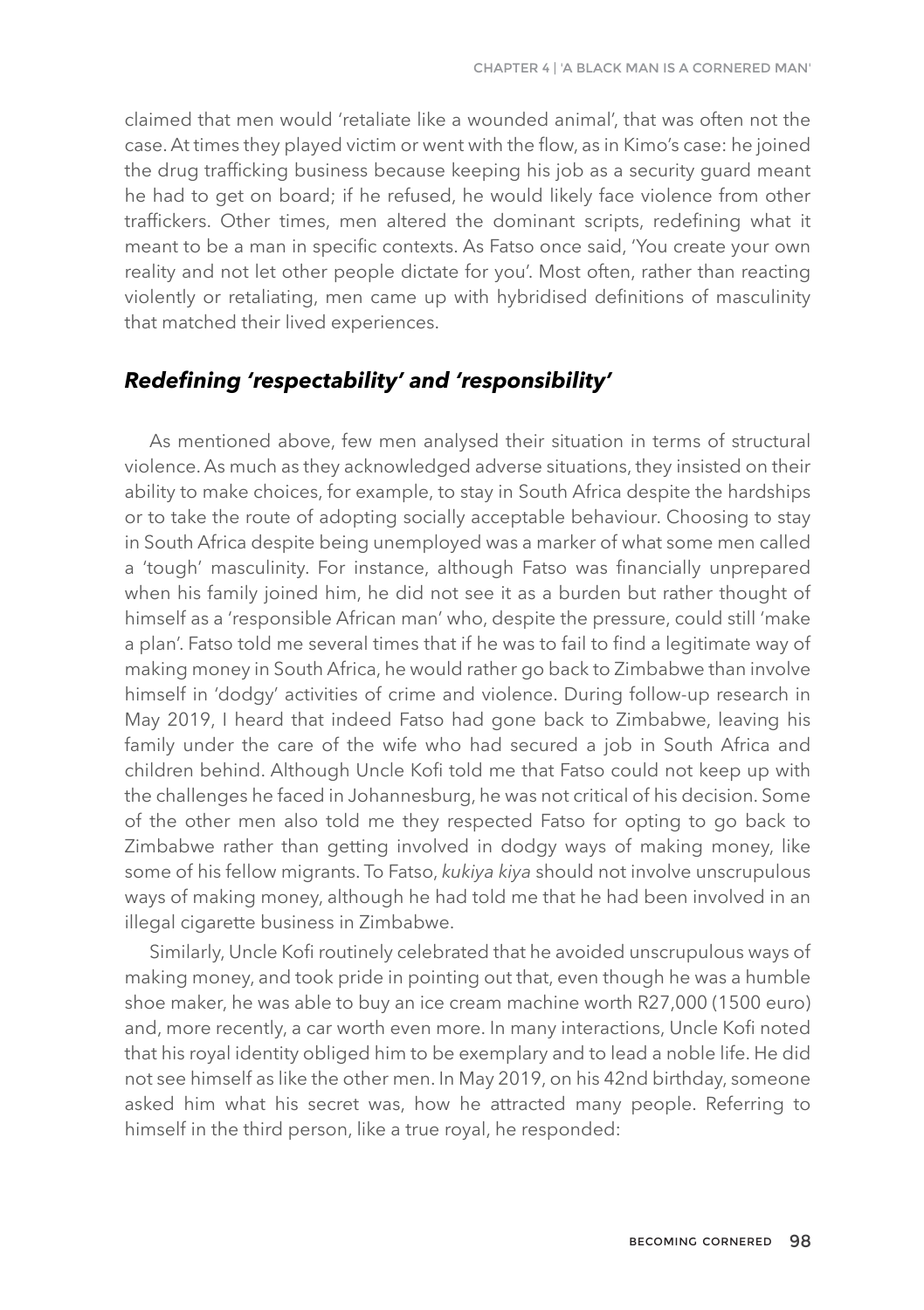Uncle Kofi is not a normal person. I was born into a royal home as the last born to my father. I was born to lead people. Now, I ran away from my own throne**18** because of travel. I was disobedient. Now, Baba passed and I am sitting here fixing shoes and someone is on the throne. But they bore me a special [child] to lead people. So, people come close to me because they feel that they are at home. It's the royal blood that my father gave me.

Even though his father was long dead, Uncle Kofi felt obliged to do him proud by leading an exemplary life. As a prince he was 'different' and did not mind to be considered such. Furthermore, presenting himself in this way also gained him status as a 'good' man. Therefore, to maintain his positive reputation and remain being seen as an ideal man who provides for his family, he chose to stay away from criminal activities. Having to endure poverty, unemployment and the humiliation that comes with it, Uncle Kofi was viewed as a tough man fighting for survival.

#### *Constructing distinguished masculinities*

Participants in this study routinely distanced themselves from narratives and claims circulating in public discourse that depicted migrants as 'criminals' and South Africans as 'lazy and violent'. In highlighting their avoidance of crime and violence, men at Uncle Kofi's Corner presented themselves as different, particularly from South Africans, but also from other migrant men involved in such activities. Referring to such claims as often unfounded, they refused to endorse them. For example, several Zimbabwean men claimed that Zimbabweans were known to be peaceful people and they felt it was their responsibility to safeguard this reputation. The November 2017 peaceful coup d'état that saw the longserving President Mugabe removed came to serve as proof of this claim for many men, despite the country ranking number 124 in the Global Peace Index.<sup>19</sup> Perhaps trying to uphold this image of Zimbabweans, several participants claimed that violence was not the answer where they come from, and that they would prefer to avoid violence.

This is not to suggest that Zimbabwean men were less violent than their migrant peers. During the September 2019 xenophobic violence that erupted in Johannesburg, Zimbabweans were among those foreigners who retaliated,

<sup>18</sup> Uncle Kofi's claim on the throne arise highly unlikely to be true, as heirship to the throne within the Ashanti tribe is matrilineal (verbal communication with Dr Kristine Krause, who has done extensive research in Ghana, October 2019). But this does not disprove his claim to have royal blood.

**<sup>19</sup>** Country Economy, Zimbabwe Global Peace index available at: https://countryeconomy.com/demography/global-peace-index/zimbabwe.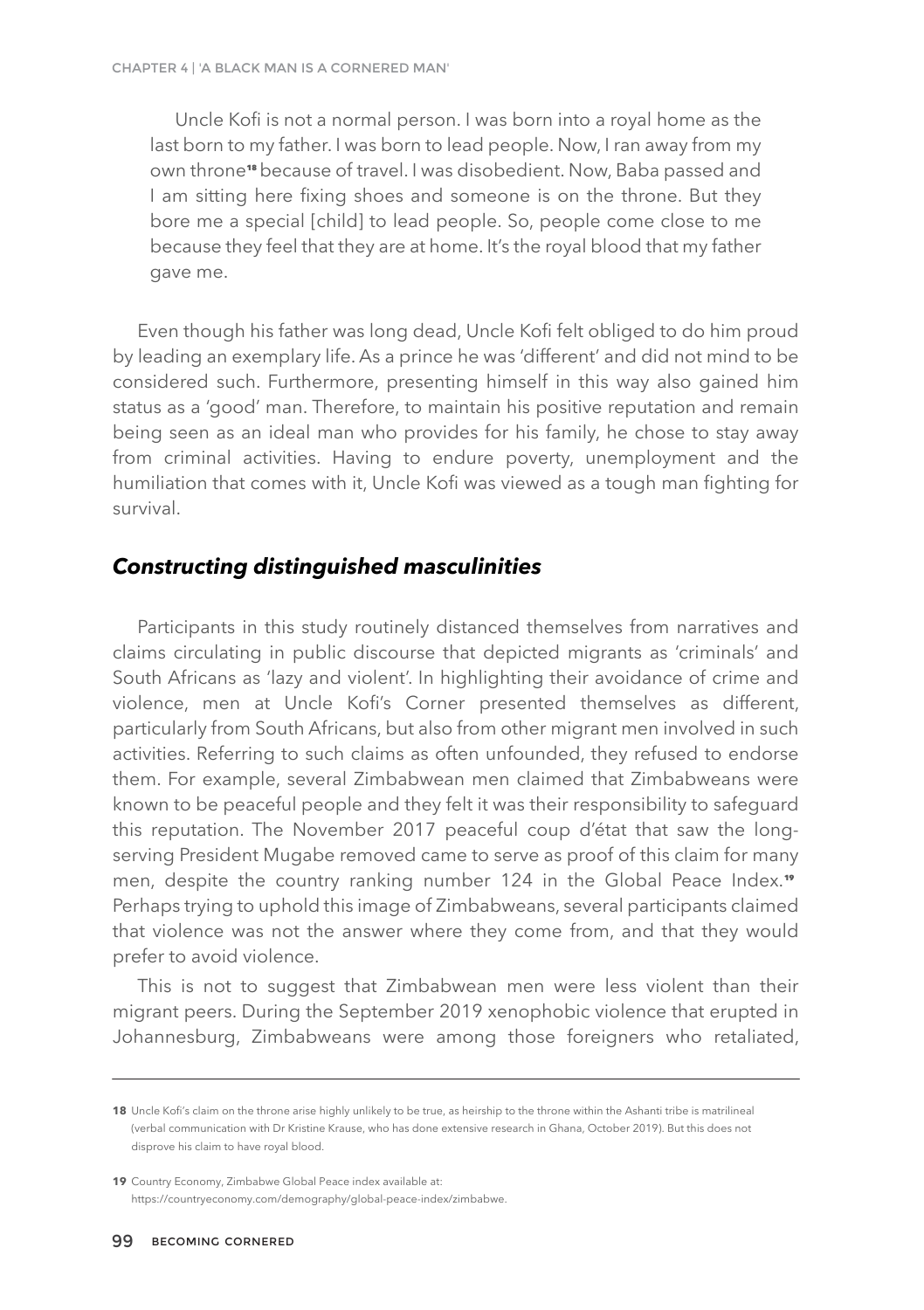taking to the streets to protest and declaring war against South Africans. However, among the Zimbabwean men in this study, most made a point of rejecting violence and criminality as legitimate markers of masculinity. Mangezvo's (2015) study in Stellenbosch and Cape Town, and Matshaka's (2009) study among Zimbabwean street men recorded similar findings, whereby Zimbabwean men represented themselves as more peaceable, entrepreneurial and industrious than South African men. Like the Zimbabweans, two Malawians who frequented Uncle Kofi's also professed that they felt responsible for upholding a positive image of their country.

In fact, none of the migrant men I interviewed wanted to be mistaken for South Africans. The reason most often given for this was that they saw South African men as violent and they did not want to be seen as violent. As migrants from supposedly peaceful countries, such as Zimbabwe, Malawi and Mozambique, they tried to maintain a public demeanour and avoid violence. For them, avoiding violence was not simply a matter of rhetoric. They knew the places where they were likely to encounter violence and did their best to avoid them, and they encouraged each other to do the same. Their professed preference for Uncle Kofi's Corner was linked to their desire to avoid violence and the men who spent time there actively policed each other to ensure no violent behaviour was exhibited there.

In a study among economically marginal street corner youth in Dar es Salaam, Tanzania, Moyer (2005) similarly found that young men fashioned themselves as peace-loving individuals inspired by Rastafari rhetoric. They mapped the city to demarcate safe, peaceful spaces from unsafe, violent ones. Through verbal and body language, as well as dress, they developed localised scripts to maintain peace in these spaces, keeping police at bay and protecting their informal, unlicensed businesses. Although at home in their native Tanzania, most of the men she studied were rural migrants and, like those I studied, most did not have the formal paperwork required to live and work in the city. Building on Moyer's analysis, I would argue that the men at Uncle Kofi's corner may also have had legal and material objectives in upholding the peace there. Some, like Uncle Kofi, made a living there; some, like Kundai, lived there; others used the corner to seek out work and job advice, or as a place to pass the time while waiting for their workday to begin. And, since few of the men at the corner had their paperwork in order, they were invested in staying under the radar of the police.

#### *Becoming morally respectable men*

Kundai, in addition to being Zimbabwean and upholding the view that he must be peaceful, also identified as a Christian. One day, when we were hanging out, he told me: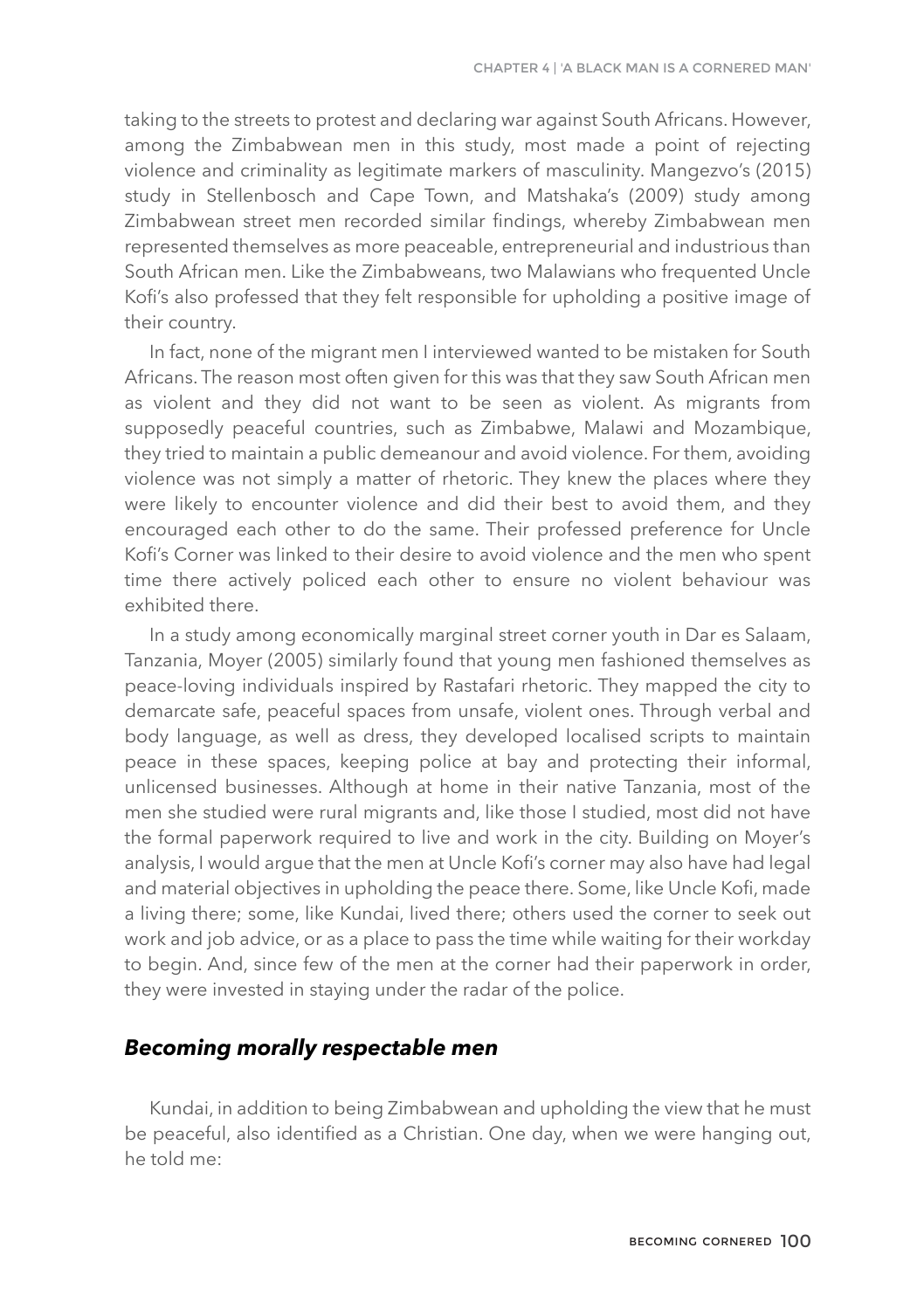I know people laugh at me. To me, being born again has given me a new hope in life. Even when things are not going well, as a man of faith you know all this is temporary; if I stay faithful my breakthrough will surely come. Many people, because they do not have hope, they have ended up taking shortcuts that have led them to destruction.

Because of his Christian subjectivity, Kundai refused to be moved or shaken by the pressures that life exerted on him. This can be seen as an expression of toughness although in an unconventional way. His decision to volunteer at the church can be read as a way to sublimate the social forces hindering his economic and upward mobility. Self-identity and the need to maintain that identity can play an important role in opposing the supposed hegemony of a violent manhood as men manoeuvre through structural obstacles. Krause (2018), in an article on political subjectivity and disability, shares similar findings, in writing about a disabled migrant woman who saw her condition as being called by God. Krause (2018, 294) argues that being born again is an 'unfinished project', in which a person can stay perpetually in the process of becoming, constantly renewing their relationship with God. The woman in Krause's study identified with Biblical characters in ways similar to Kundai identified with Abraham. He aspired to reach the level of faith and trust that Abraham had, so that he could get the economic breakthrough he needed. As he waited for this breakthrough, he engaged in petty gambling at the soccer bet, in which every man at Uncle Kofi's Corner was involved. This was despite their acknowledgment that it was a 'bad' thing, especially for women, because it was addictive and destructive. However, it was something men did in the 'meanwhile' as they waited for that breakthrough.

Apart from drawing on religion, it was common to hear men at Uncle Kofi's Corner distinguish themselves as more morally upright than those from higher social and economic classes. When Kundai shared his story of the woman who rejected him because he did not have money, other men at the corner comforted him, saying, 'Don't worry'. 'That's her loss'. 'She will probably come back to you'. In such scenarios, Uncle Kofi usually shared a similar story about himself as an encouragement. Yet he always managed to present himself as the victor in this story, ending with how, some time later, the same woman came back to him after she had experienced abuse at the hands of the man she had chosen. The man may have had money and the means to provide, but he lacked what Uncle Kofi said he had: 'a good heart'. This claim was confirmed by Nomthi when she said told me how her ex-husband used to be loving before his business was established. However, when he started making money, he also started having girlfriends and not spending time with her, 'throwing money' at Nomthi, she said, 'as a substitute for love'. When she shared this story she also expressed the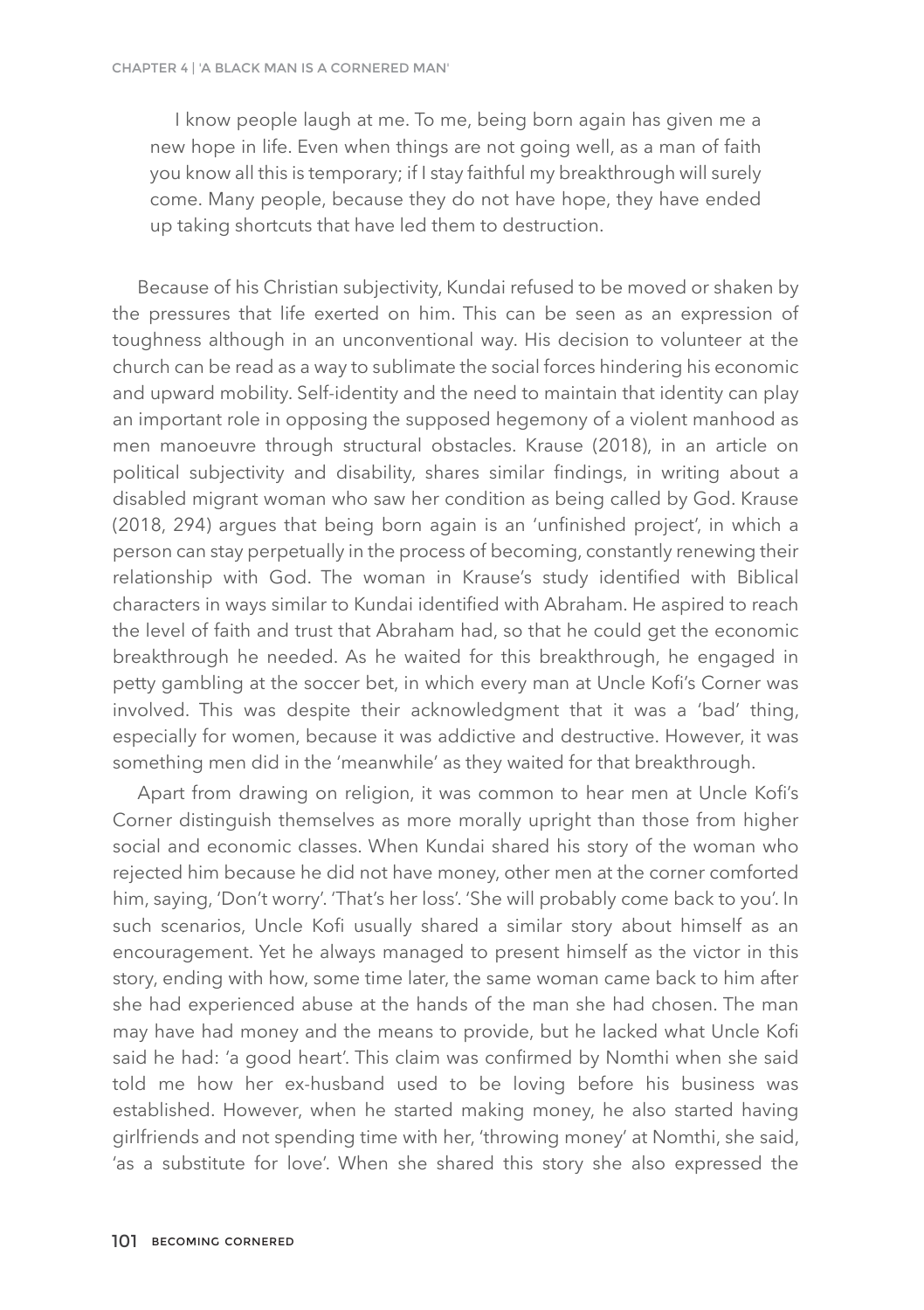dilemma women like her faced when they seek a man who can offer 'true love' but who is also unable to provide for her financially. 'Love can't really put food on the table', Nomthi and I joked.

#### *Redefining conditions in intimate relationships*

At the corner, conversations sometimes turned to men who, due to widespread poverty and chronic unemployment, were going after women who had money or who could offer them a way to make money. It was said that men usually entered such relationships knowing that they did not have respect, since respect is presumed to be tied to money and control. Hence, they would trade their need for respect and to be in charge for love, companionship or security. In the context of such discussions, Khulu often insisted that I find him a Dutch woman who was willing to take him to Europe, saying he would do whatever she wanted. Several men would jokingly reprimand him, and he would respond: 'At least I am being honest, and it doesn't mean I won't love the woman, in fact I would love her more'. It was evident from these exchanges that men did not always turn to violence or go with the flow, as in the case of Kimo, but at times they defined their own realities, shaping localised codes of distinction as a critical aspect of the enclave masculinity of Uncle Kofi's Corner.

# **Conclusion**

In this chapter, I set out to answer the first question of my thesis: how do men who subscribe to normative ideas of masculinities respond when they find themselves cornered by economic and legal structures? Analysis of the experiences of my interlocutors was done against the backdrop of a rich body of literature, focusing on how shifts in political, economic and legal structures shape gender dynamics and more particularly violent masculinities in post-apartheid South Africa. This has been explained based on the assumption that men fail to manoeuvre through fixed hegemonic masculinity ideas. Another body of literature in South Africa suggests that some men have embraced these changes in positive ways, to the extent that they are championing gender-equitable masculinities (Dworkin et al. 2012). Through case studies presented in this chapter, I have shown that hegemonic masculinity ideas are not as fixed as implied by the term 'hegemony', but rather can be altered as men create their own realities. With the aim of showing some empathy to my interlocutors, I first looked at their experiences through the lens of structural violence. However, the concept of structural violence, like hegemony, tends to assume some fixedness; therefore, borrowing from my interlocutors, I adopted the phrase 'cornered men'. This was